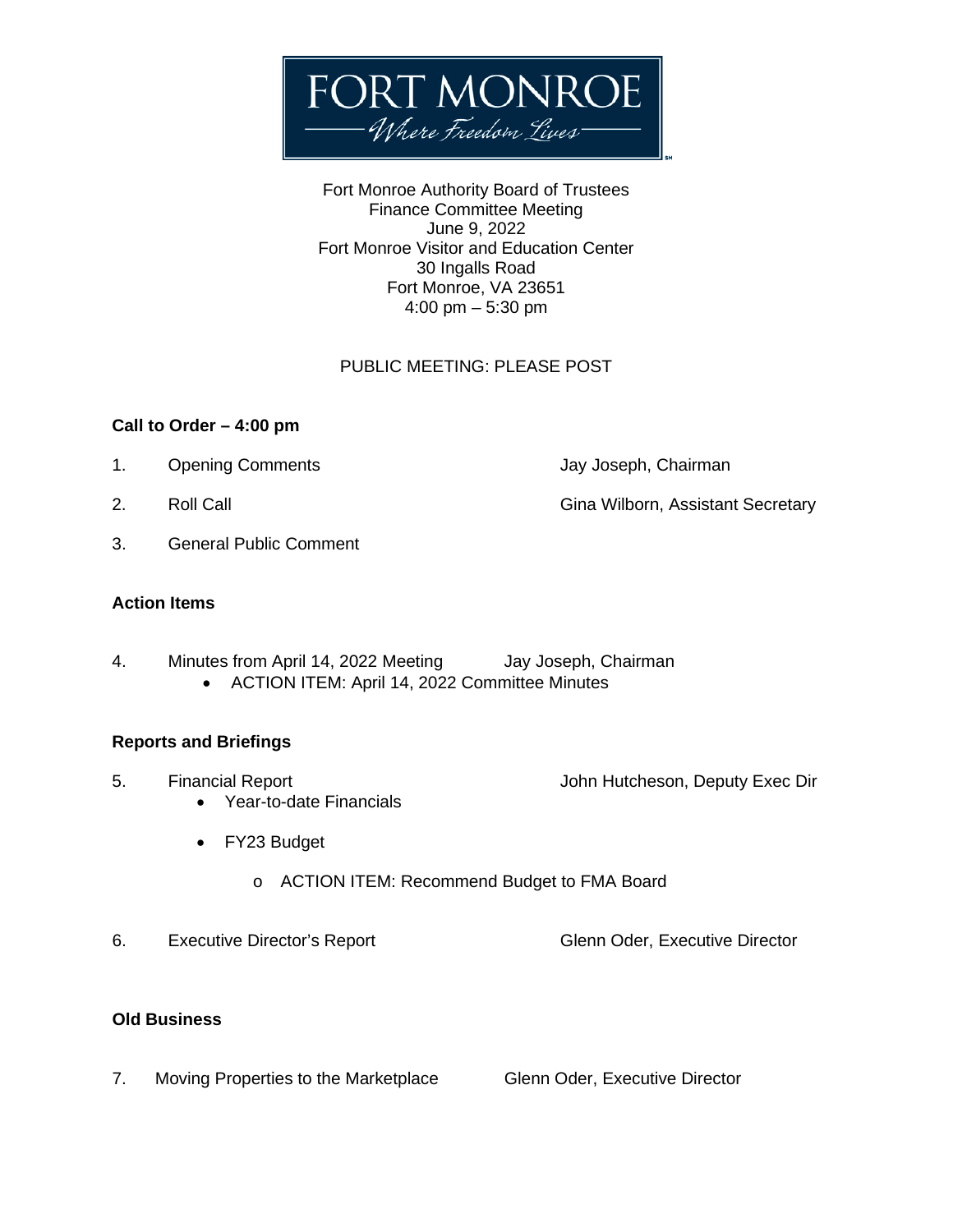## **New Business**

#### **Closed Session**

- 9. In accordance with VA code 2.2-3711
	- Acquisition or disposition of real property

### **Reconvene**

# **Adjournment – 5:30 pm**

Next Meeting – September 8, 2022

APPENDIX I - Minutes from April 14, 2022 Meeting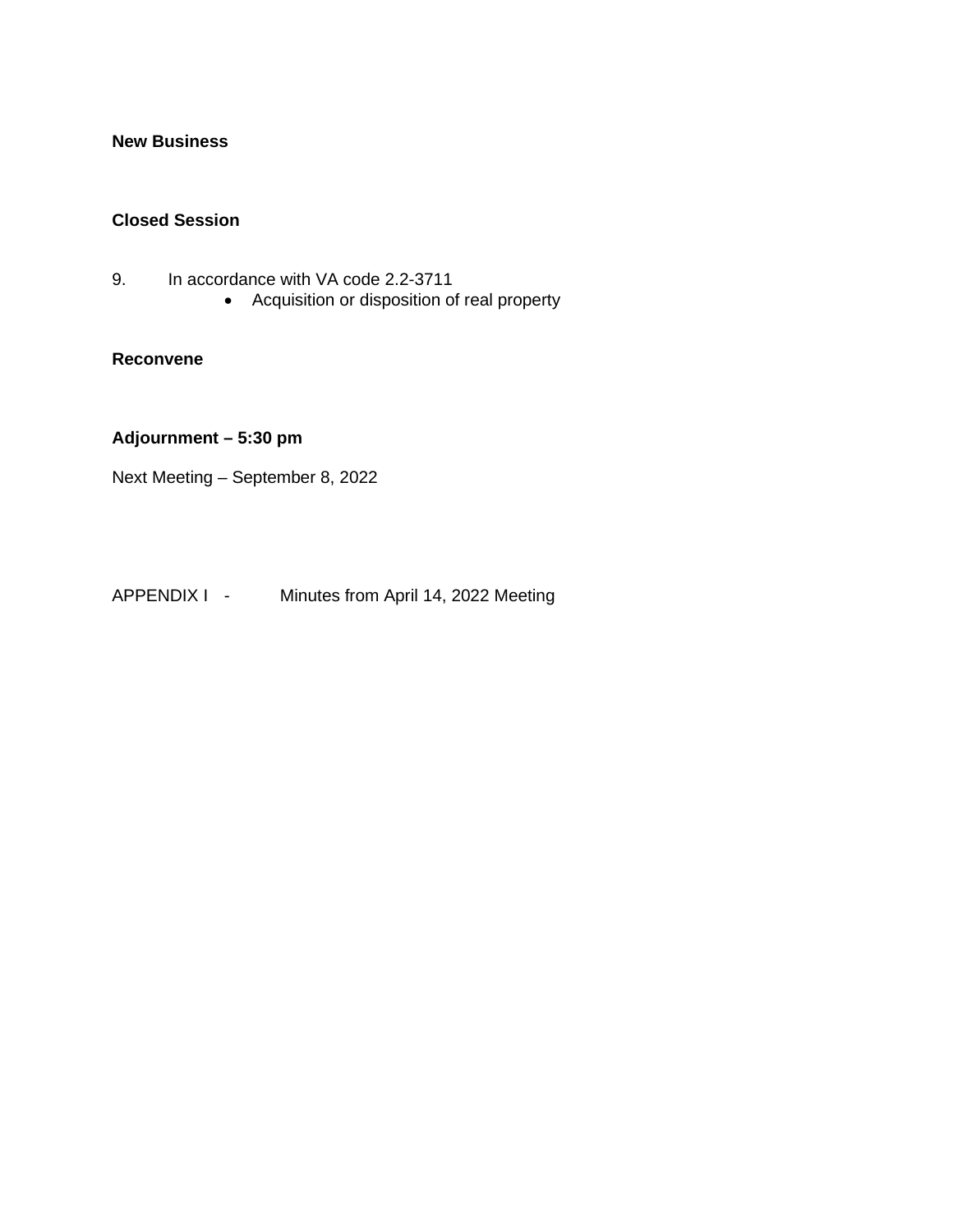# Finance Report Fort Monroe Authority Finance Committee Meeting Fort Monroe Visitor and Education Center Theater June 9, 2022, 4:00 pm

# **Cash on Deposit**

As of the close of business on June 1, 2022, the Fort Monroe Authority had on deposit at Old Point National Bank, the following account balances:

| <b>Government Fund Operating Account</b>                    | \$3,902,559 |
|-------------------------------------------------------------|-------------|
| <b>Government Fund Restricted Account</b>                   |             |
| Homeless Trust - LINK                                       | \$56,687    |
| Homeless Trust - HELP                                       | $\Omega$    |
| Homeless Trust - GVPHC                                      | 428,000     |
| <b>Enterprise Fund Residential Operating Account</b>        | \$1,730,782 |
| <b>Enterprise Fund Residential Security Deposit Account</b> | 280,397     |
| <b>Enterprise Fund Utility Operating Account</b>            | 85,128      |
| <b>Enterprise Fund Special Events Account</b>               | 115,913     |
|                                                             |             |

The accounting department believes that the current cash balances together with the remaining general fund transfers and business revenue will provide enough funding to meet the near-term operating requirements of the Fort Monroe Authority.

# **FY23-24 Budget**

The General Assembly reconvened on June 1<sup>st</sup> to consider the budget amendments recommended by the conference committee. Both the House and the Senate passed the amended bill on June 1st. While the budget still has to be approved by Governor Youngkin, the budget passed by the General Assembly includes:

- 1. General Fund Appropriations \$6,840,947 in FY23 and \$6,597,351 in FY24. These amounts reflect the original budget amounts of \$6,295,598 for FY23 and \$6,295,598 for FY24 increased by \$545,349 in FY23 and \$301,753 in FY24 in the conference amendment to fund the establishment of the facilities maintenance department as a result of the amendment originally introduced by Delegate Cordoza.
- 2. General Fund Appropriations (Language Only) The amended budget bill removed some outdated language related to PILOT payments to the City of Hampton.
- 3. Central Capital Maintenance Reserve (MR) Allocation \$4,062,709 in FY23 and \$3,391,440 in FY24. The conference amendment reflects a reduction of \$671,269 for FY24 as a result of a reallocation of the MR pool. This still reflects a significant increase above the \$1,000,000 MR allocation for the FMA in FY21 and FY22.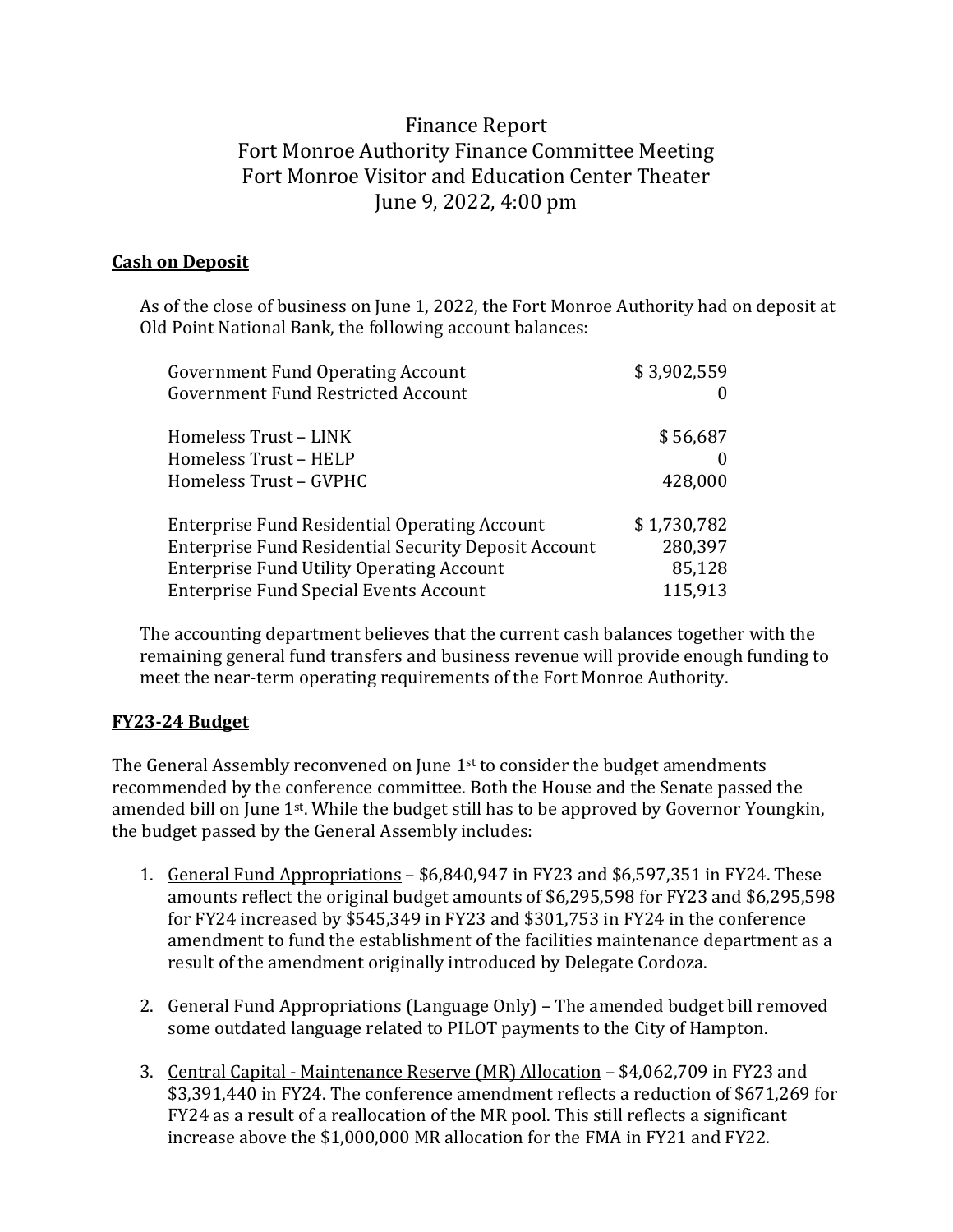4. Central Capital – Maintenance Reserve (Language only) – The amended budget bill contains two authorizations for the use of MR funding: "*Fort Monroe may use a portion of its annual maintenance reserve allocation for painting projects that encapsulate exterior lead-based paint to prevent the release of lead-based paint into the environment.*" and "*Fort Monroe may also use a portion of its annual maintenance reserve allocation for the removal of an elevated water tank, as well for the removal of non-historic temporary warehouse buildings.*"

# **Homeless Support Services Agreements**

The FMA has processed additional distribution requests from LINK of Hampton Roads. To date, the Greater Virginia Peninsula Homelessness Consortium has not submitted any distribution requests due to the availability of federal funds from CARES and ARPA funding.

The FMA has recorded a contingency liability for the balance of the future trust fund payments.

# **FY22 Fiscal Year Audit**

The FMA Accounting Department met with Cherry Bekaert in April to begin the planning for the FY22 audit. The field work is scheduled for the period of August 8-19. The draft financial statements are planned for mid-September with the audit report expected to be presented to the Finance Committee at its meeting on November 10th.

# **FY22 Financial Statements**

The financial statements accompanying this report reflect the Authority's net financial position as of April 30, 2022 and a statement of activities for the ten-month period ended April 30, 2022. These internal, un-audited statements do not reflect pension and OPEB asset and liability accounts.

A brief narrative summary of the statements is provided below. Copies of the summary financial statements are included with this report.

# Statement of Net Position as of April 30, 2022

As of April 30, 2022, the Authority had \$6,155,597 in operating and petty cash funds compared to \$5,467,281 in the prior year. The current year balance reflects the receipt of the May general fund appropriation of \$514,556.17 on April 29<sup>th</sup>. A prepaid liability was posted in accrued liabilities to reflect the early receipt.

As of the same date, the Authority had \$805,051 in restricted cash which consists of \$318,363 in resident, tenant, and event security deposits and \$486,688 in trust fund accounts for the homeless support service providers.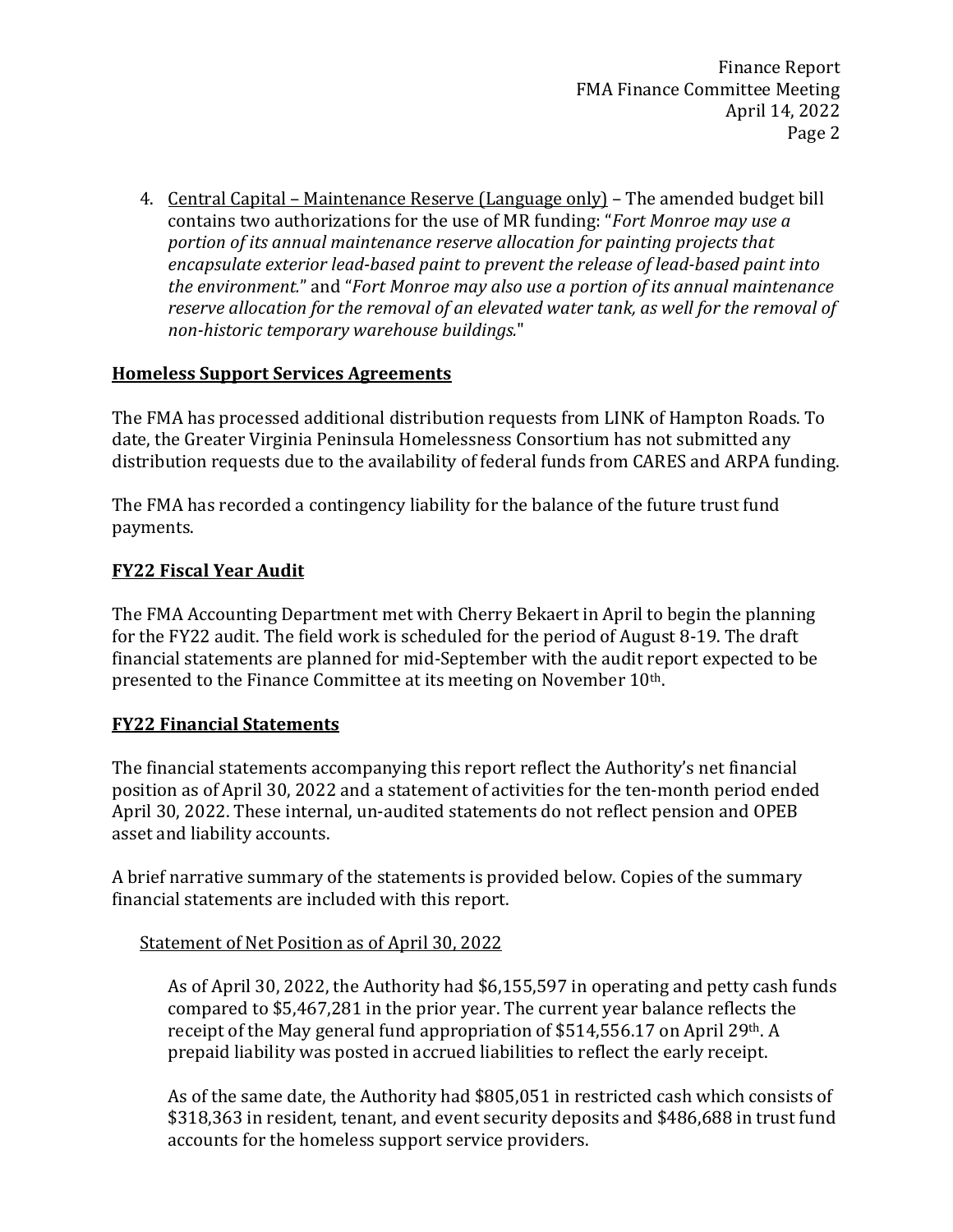Total Assets as of April 30, 2022 were \$9,042,620 compared to \$7,938,239 in the prior year.

Total Liabilities were \$2,607,656 as of April 30, 2022 compared to \$1,815,942 in the prior year.

The FMA had no outstanding loans payable as of April 30, 2022.

As of April 30, 2022, Total Net Position was \$6,434,963 compared to \$6,122,297 in the prior year.

Statement of Activities for the Ten-Month Period - July 1, 2021 to April 30, 2022

Consolidated revenue for the first ten months of the fiscal year totaled \$11,614,385 compared to \$12,033,627 (-3.4%) for the prior year and \$11,728,066 (-0.1%) in budgeted revenue.

Residential Revenue was slightly above the same period last year (+0.4%) and above budget (+3.5%). Commercial rental revenue was below last year (-12.3%) due to the loss of the marina revenue but ahead of budget (+13.7%) which was positively impacted by the receipt of the unbudgeted Chamberlin ground lease payment in December. Special Event revenue is below the same period last year (- 2.5%) and budget (-42.8%) due to the continuing impact of the pandemic on venue rentals and ticketed events. Utility Fund billings are ahead of last year (+13.8%) and slightly above budget (+0.07%).

Consolidated operating expenses for the first ten months of the fiscal year were \$11,507,631 compared to \$11,342,923 in the prior year and \$11,728,066 in budgeted expenses.

Revenue exceeded expenses for the first ten months of the fiscal year, resulting in an operating surplus of \$106,754 compared to an operating surplus of \$690,704 in the prior year.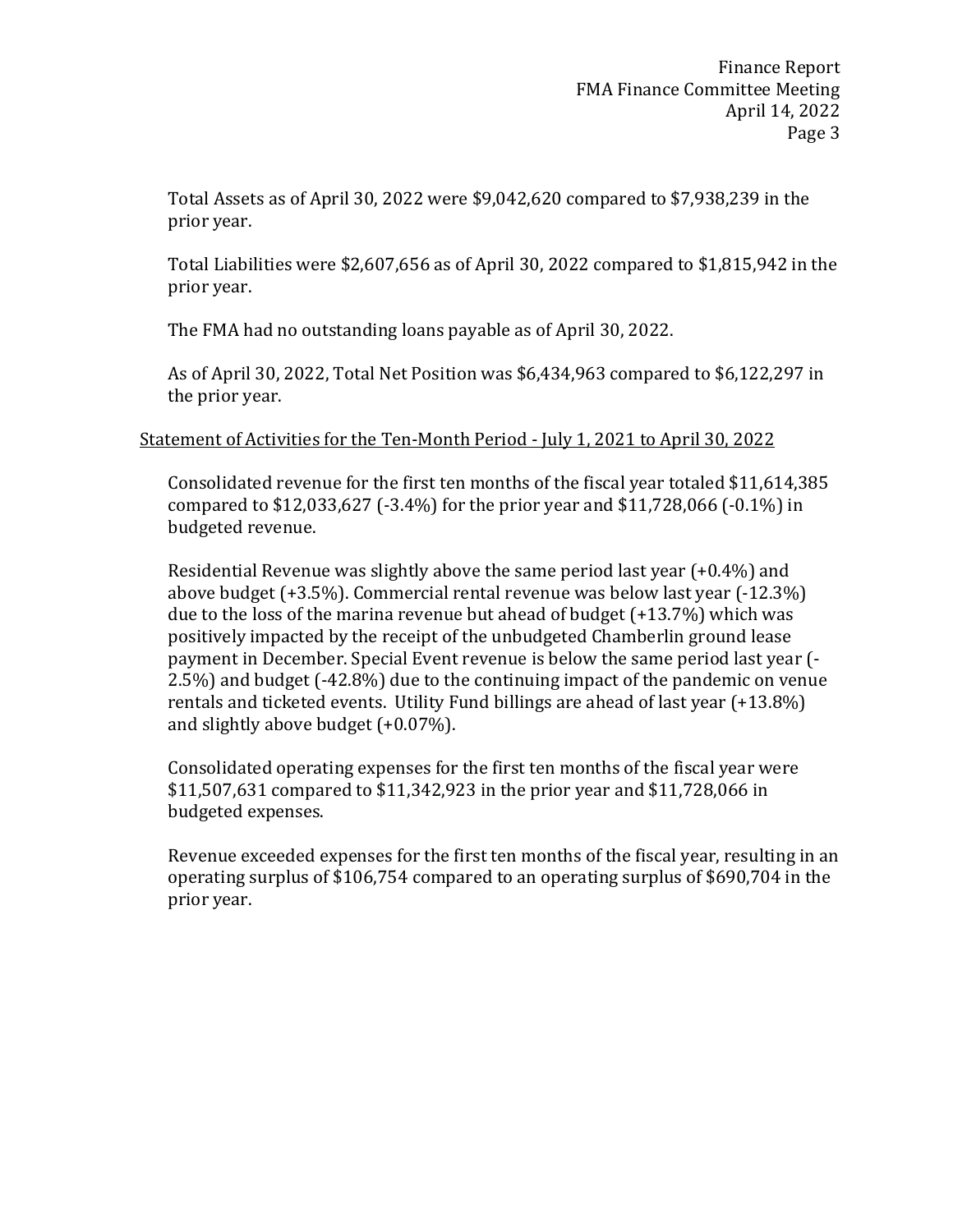#### **Fort Monroe Authority Statement of Net Position - Consolidated (All Funds)**

|                                             | April 30, 2022 | April 30, 2021 | \$ Change  | % Change   |
|---------------------------------------------|----------------|----------------|------------|------------|
| <b>ASSETS</b>                               |                |                |            |            |
| <b>Current Assets</b>                       |                |                |            |            |
| <b>Checking/Savings</b>                     |                |                |            |            |
| <b>Operating Account &amp; Petty Cash</b>   | 6,155,597      | 5,467,281      | 688,315    | 12.6%      |
| <b>Restricted Cash Account</b>              | 805,051        | 914,725        | (109, 674) | $-12.0%$   |
| <b>Other Cash Equivalents</b>               | 7,042          | 7,800          | (757)      | $-9.7%$    |
| <b>Total Checking/Savings</b>               | 6,967,690      | 6,389,806      | 577,884    | 9.0%       |
| <b>Accounts Receivable</b>                  |                |                |            |            |
| <b>Accounts Receivable</b>                  | 883,901        | 643,273        | 240,628    | 37.4%      |
| <b>Other Receivables</b>                    | 404,622        | 342,609        | 62,013     | 18.1%      |
| <b>Total Accounts Receivable</b>            | 1,288,523      | 985,881        | 302,641    | 30.7%      |
| <b>Other Current Assets</b>                 |                |                |            |            |
| <b>Prepaid Expenses</b>                     | 57,041         | 39,895         | 17,146     | 43.0%      |
| <b>Other Current Assets</b>                 | 320,169        | 157,453        | 162,716    | 103.3%     |
| <b>Total Other Current Assets</b>           | 377,210        | 197,348        | 179,862    | 91.1%      |
| <b>Total Current Assets</b>                 | 8,633,423      | 7,573,035      | 1,060,387  | 14.0%      |
| <b>Fixed Assets</b>                         |                |                |            |            |
| <b>Electronic Equipment</b>                 | 111,340        | 129,785        | (18, 445)  | $-14.2%$   |
| <b>Office Furniture and Equipment</b>       | 74,444         | 74,444         |            | 0.0%       |
| <b>Motor Vehicles</b>                       | 55,876         | 55,876         |            | 0.0%       |
| <b>Museum Artifacts</b>                     |                |                |            | 0.0%       |
|                                             | 59,705         | 59,705         |            |            |
| <b>Non-Capitalized Building Renovations</b> | 423,734        | 367,993        | 55,741     | 15.1%      |
| <b>Construction in Progress</b>             | 34,787         |                | 34,787     | 100.0%     |
| <b>Accumulated Depreciation</b>             | (350, 688)     | (322, 599)     | (28, 089)  | $-8.7%$    |
| <b>Total Fixed Assets</b>                   | 409,197        | 365,203        | 43,994     | 12.0%      |
| <b>Other Assets</b>                         |                |                |            |            |
| Due From Intercompany                       |                |                |            | 0.0%       |
| <b>Deferred Outflow of Resources</b>        |                |                |            | 0.0%       |
| <b>Other Assets</b>                         |                |                |            | 0.0%       |
| <b>Total Other Assets</b>                   | -              |                |            | 0.0%       |
| <b>TOTAL ASSETS</b>                         | 9,042,620      | 7,938,239      | 1,104,381  | 13.9%      |
| <b>LIABILITIES &amp; EQUITY</b>             |                |                |            |            |
| Liabilities                                 |                |                |            |            |
| <b>Current Liabilities</b>                  |                |                |            |            |
| <b>Accounts Payable</b>                     | 311,816        | 185,893        | 125,923    | 67.7%      |
| <b>Accrued Liabilities</b>                  | 1,710,144      | 871,313        | 838,831    | 96.3%      |
| <b>Accrued Leave Payable</b>                | 109,287        | 105,569        | 3,718      | 3.5%       |
| <b>Other Current Liabilities</b>            | 476,409        | 531,362        | (54, 953)  | $-10.3%$   |
| <b>Total Current Liabilities</b>            | 2,607,656      | 1,694,136      | 913,520    | 53.9%      |
| <b>Other Liabilities</b>                    |                |                |            |            |
| Due To Intercompany                         |                |                |            | 0.0%       |
| <b>Loans Payable</b>                        |                | 121,806        | (121, 806) | $-100.0%$  |
| <b>Deferred Inflow of Resources</b>         |                |                |            | 0.0%       |
| <b>Net Pension Liability</b>                |                |                |            | $0.0\%$    |
| <b>Net OPEB Liability</b>                   |                |                |            | 0.0%       |
| <b>Total Other Liabilities</b>              |                | 121,806        | (121, 806) | $-100.0\%$ |
| <b>Total Liabilities</b>                    | 2,607,656      | 1,815,942      | 791,714    | 43.6%      |
| <b>Equity</b>                               |                |                |            |            |
| <b>Retained Earnings</b>                    | 6,328,209      | 5,431,592      | 896,617    | 16.5%      |
| <b>Net Income</b>                           | 106,754        | 690,704        | (583, 950) | $-84.5%$   |
| <b>Total Equity</b>                         | 6,434,963      | 6,122,297      | 312,667    | 5.1%       |
| TOTAL LIABILITIES & EQUITY                  | 9,042,620      | 7,938,239      | 1,104,381  | 13.9%      |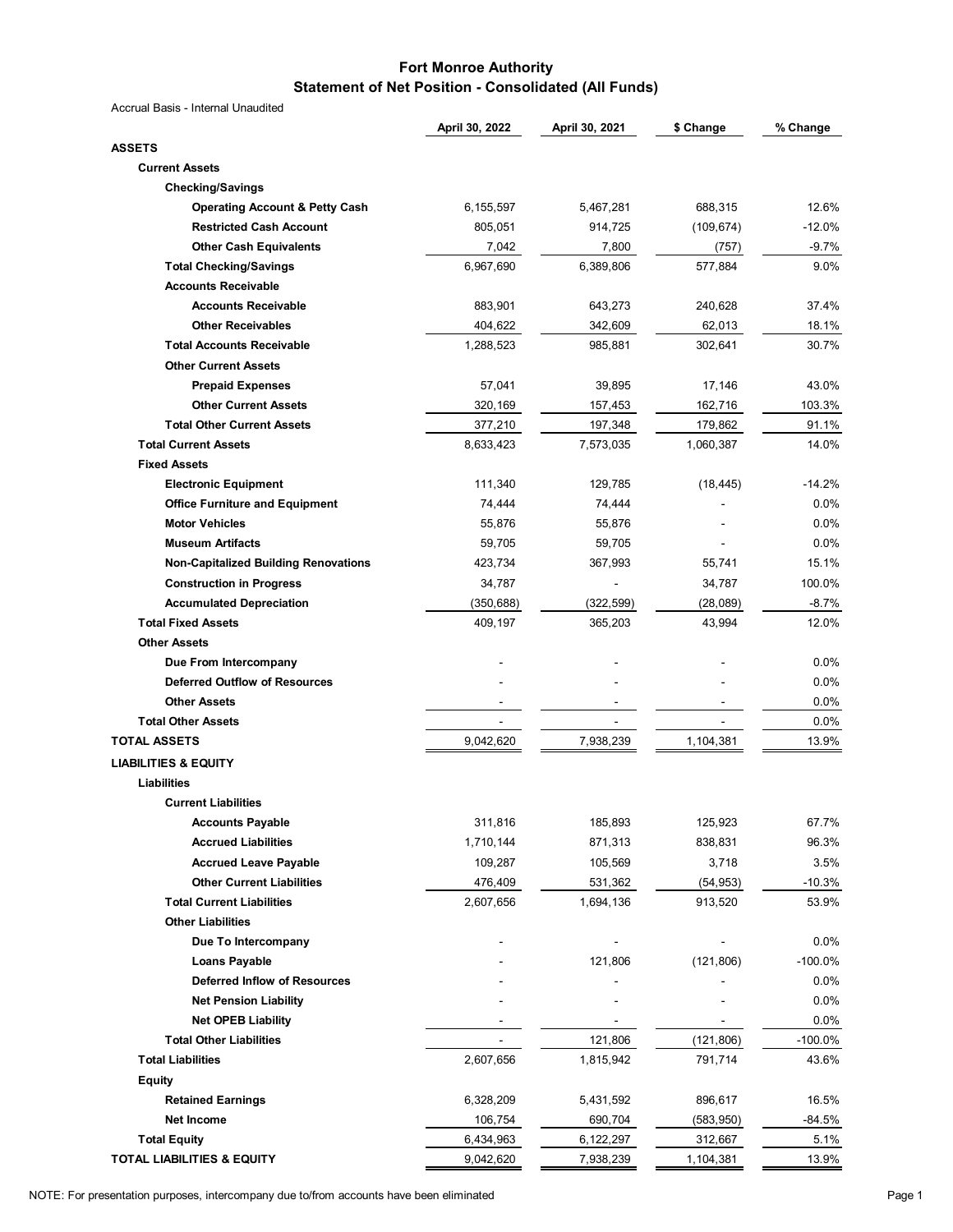#### **Fort Monroe Authority Statement of Net Position - Government Fund (All Sub-Funds)**

|                                             | April 30, 2022 | April 30, 2021 | \$ Change   | % Change |
|---------------------------------------------|----------------|----------------|-------------|----------|
| <b>ASSETS</b>                               |                |                |             |          |
| <b>Current Assets</b>                       |                |                |             |          |
| <b>Checking/Savings</b>                     |                |                |             |          |
| <b>Operating Account &amp; Petty Cash</b>   | 3,359,951      | 2,434,442      | 925,510     | 38.0%    |
| <b>Restricted Cash Account</b>              | 486,688        | 586,000        | (99, 312)   | $-16.9%$ |
| <b>Other Cash Equivalents</b>               | 7,042          | 7,800          | (757)       | $-9.7%$  |
| <b>Total Checking/Savings</b>               | 3,853,682      | 3,028,241      | 825,440     | 27.3%    |
| <b>Accounts Receivable</b>                  |                |                |             |          |
| <b>Accounts Receivable</b>                  | 142            | 150            | (8)         | $-5.3%$  |
| <b>Other Receivables</b>                    | 391,907        | 272,788        | 119,119     | 43.7%    |
| <b>Total Accounts Receivable</b>            | 392,049        | 272,938        | 119,111     | 43.6%    |
| <b>Other Current Assets</b>                 |                |                |             |          |
| <b>Prepaid Expenses</b>                     | 18,284         | 4,951          | 13,333      | 269.3%   |
| <b>Other Current Assets</b>                 |                |                |             | 0.0%     |
| <b>Total Other Current Assets</b>           | 18,284         | 4,951          | 13,333      | 269.3%   |
| <b>Total Current Assets</b>                 | 4,264,014      | 3,306,130      | 957,884     | 29.0%    |
| <b>Fixed Assets</b>                         |                |                |             |          |
| <b>Electronic Equipment</b>                 | 111,340        | 111,340        |             | $0.0\%$  |
| <b>Office Furniture and Equipment</b>       | 58,369         | 58,369         |             | 0.0%     |
| <b>Motor Vehicles</b>                       | 20,210         | 20,210         |             | 0.0%     |
| <b>Museum Artifacts</b>                     | 59,705         | 59,705         |             | 0.0%     |
| <b>Non-Capitalized Building Renovations</b> |                |                |             | 0.0%     |
| <b>Construction in Progress</b>             |                |                |             | 0.0%     |
| <b>Accumulated Depreciation</b>             | (182, 256)     | (180, 166)     | (2,090)     | $-1.2%$  |
| <b>Total Fixed Assets</b>                   | 67,368         | 69,458         |             | $-3.0%$  |
| <b>Other Assets</b>                         |                |                | (2,090)     |          |
|                                             |                |                |             |          |
| Due From Intercompany                       | 21,006,406     | 20,579,286     | 427,120     | 2.1%     |
| <b>Deferred Outflow of Resources</b>        |                |                |             | $0.0\%$  |
| <b>Other Assets</b>                         |                |                |             | 0.0%     |
| <b>Total Other Assets</b>                   | 21,006,406     | 20,579,286     | 427,120     | 2.1%     |
| <b>TOTAL ASSETS</b>                         | 25,337,789     | 23,954,874     | 1,382,914   | 5.8%     |
| <b>LIABILITIES &amp; EQUITY</b>             |                |                |             |          |
| Liabilities                                 |                |                |             |          |
| <b>Current Liabilities</b>                  |                |                |             |          |
| <b>Accounts Payable</b>                     | 85,282         | 78,611         | 6,670       | 8.5%     |
| <b>Accrued Liabilities</b>                  | 1,274,753      | 135,937        | 1,138,816   | 837.8%   |
| <b>Accrued Leave Payable</b>                | 92,524         | 91,531         | 993         | 1.1%     |
| <b>Other Current Liabilities</b>            | 60,340         | 56,226         | 4,115       | 7.3%     |
| <b>Total Current Liabilities</b>            | 1,512,900      | 362,305        | 1,150,594   | 317.6%   |
| <b>Other Liabilities</b>                    |                |                |             |          |
| Due To Intercompany                         |                |                |             | $0.0\%$  |
| <b>Loans Payable</b>                        |                |                |             | 0.0%     |
| <b>Deferred Inflow of Resources</b>         |                |                |             | 0.0%     |
| <b>Net Pension Liability</b>                |                |                |             | 0.0%     |
| <b>Net OPEB Liability</b>                   |                |                |             | 0.0%     |
| <b>Total Other Liabilities</b>              |                |                |             | 0.0%     |
| <b>Total Liabilities</b>                    | 1,512,900      | 362,305        | 1,150,594   | 317.6%   |
| <b>Equity</b>                               |                |                |             |          |
| <b>Retained Earnings</b>                    | 23,051,239     | 21,478,444     | 1,572,795   | 7.3%     |
| <b>Net Income</b>                           | 773,650        | 2,114,125      | (1,340,476) | $-63.4%$ |
| <b>Total Equity</b>                         | 23,824,889     | 23,592,569     | 232,320     | 1.0%     |
| <b>TOTAL LIABILITIES &amp; EQUITY</b>       | 25,337,789     | 23,954,874     | 1,382,914   | 5.8%     |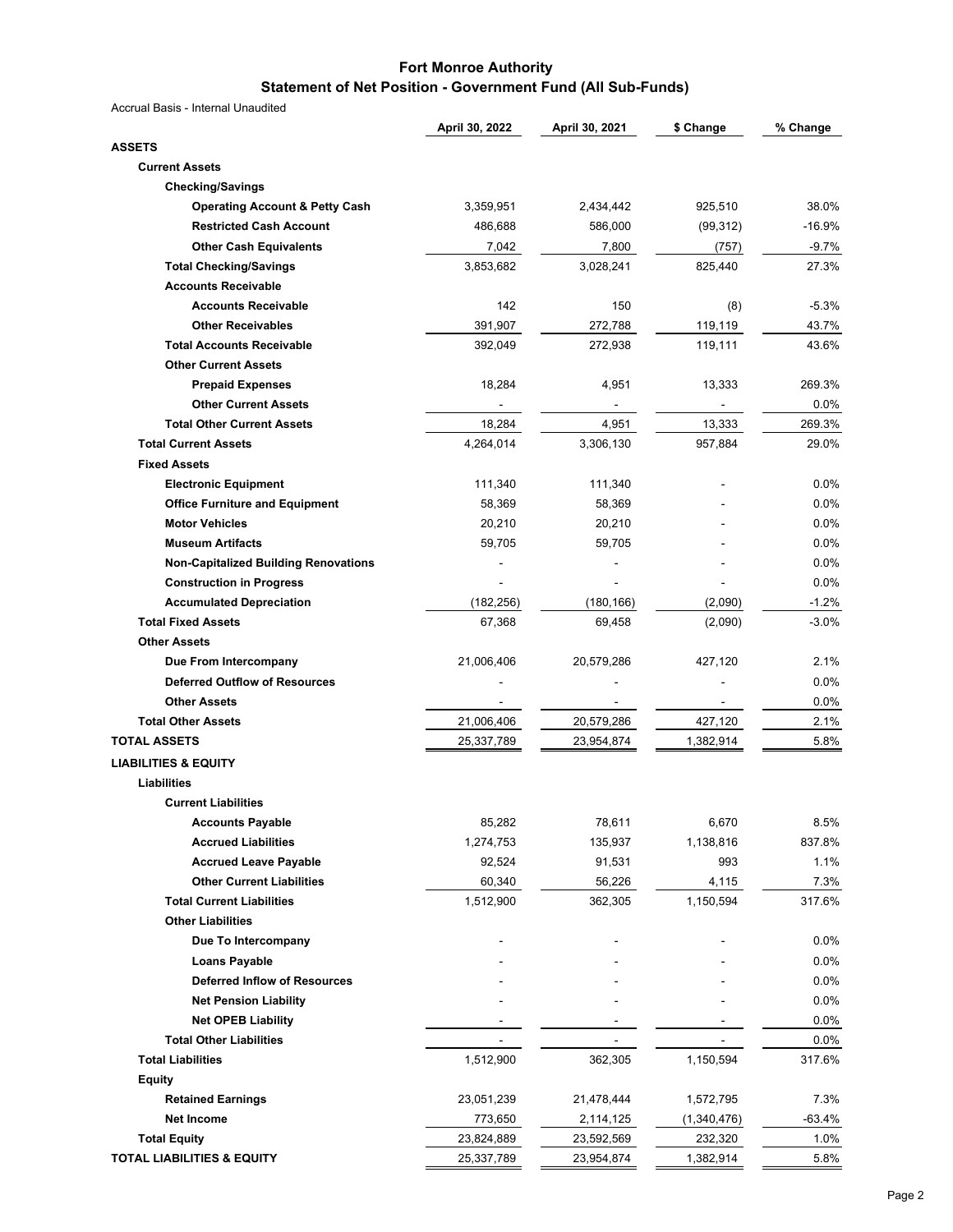#### **Fort Monroe Authority Statement of Net Position - Enterprise Fund (All Sub-Funds)**

|                                             | April 30, 2022           | April 30, 2021 | \$ Change  | % Change   |
|---------------------------------------------|--------------------------|----------------|------------|------------|
| <b>ASSETS</b>                               |                          |                |            |            |
| <b>Current Assets</b>                       |                          |                |            |            |
| <b>Checking/Savings</b>                     |                          |                |            |            |
| <b>Operating Account &amp; Petty Cash</b>   | 2,795,645                | 3,032,840      | (237, 194) | $-7.8%$    |
| <b>Restricted Cash Account</b>              | 318,363                  | 328,725        | (10, 362)  | $-3.2%$    |
| <b>Other Cash Equivalents</b>               |                          |                |            | 0.0%       |
| <b>Total Checking/Savings</b>               | 3,114,008                | 3,361,565      | (247, 556) | $-7.4%$    |
| <b>Accounts Receivable</b>                  |                          |                |            |            |
| <b>Accounts Receivable</b>                  | 883,759                  | 643,123        | 240,636    | 37.4%      |
| <b>Other Receivables</b>                    | 12,715                   | 69,820         | (57, 106)  | $-81.8%$   |
| <b>Total Accounts Receivable</b>            | 896,473                  | 712,943        | 183,531    | 25.7%      |
| <b>Other Current Assets</b>                 |                          |                |            |            |
| <b>Prepaid Expenses</b>                     | 38,758                   | 34,944         | 3,813      | 10.9%      |
| <b>Other Current Assets</b>                 | 320,169                  | 157,453        | 162,716    | 103.3%     |
| <b>Total Other Current Assets</b>           | 358,927                  | 192,398        | 166,529    | 86.6%      |
| <b>Total Current Assets</b>                 | 4,369,408                | 4,266,905      | 102,503    | 2.4%       |
| <b>Fixed Assets</b>                         |                          |                |            |            |
| <b>Electronic Equipment</b>                 |                          | 18,445         | (18, 445)  | $-100.0%$  |
| <b>Office Furniture and Equipment</b>       | 16,075                   | 16,075         |            | 0.0%       |
| <b>Motor Vehicles</b>                       | 35,666                   | 35,666         |            | 0.0%       |
| <b>Museum Artifacts</b>                     |                          |                |            | 0.0%       |
| <b>Non-Capitalized Building Renovations</b> | 423,734                  | 367,993        | 55,741     | 15.1%      |
| <b>Construction in Progress</b>             | 34,787                   |                | 34,787     | 100.0%     |
| <b>Accumulated Depreciation</b>             | (168,433)                | (142, 434)     | (25, 999)  | $-18.3%$   |
| <b>Total Fixed Assets</b>                   | 341,829                  | 295,745        | 46,084     | 15.6%      |
| <b>Other Assets</b>                         |                          |                |            |            |
| Due From Intercompany                       | 10,224,053               | 7,867,783      | 2,356,270  | 29.9%      |
| <b>Deferred Outflow of Resources</b>        |                          |                |            | 0.0%       |
| <b>Other Assets</b>                         |                          |                |            | 0.0%       |
| <b>Total Other Assets</b>                   |                          | 7,867,783      | 2,356,270  | 29.9%      |
| <b>TOTAL ASSETS</b>                         | 10,224,053<br>14,935,290 | 12,430,434     | 2,504,856  | 20.2%      |
|                                             |                          |                |            |            |
| <b>LIABILITIES &amp; EQUITY</b>             |                          |                |            |            |
| Liabilities                                 |                          |                |            |            |
| <b>Current Liabilities</b>                  |                          |                |            |            |
| <b>Accounts Payable</b>                     | 226,535                  | 107,282        | 119,253    | 111.2%     |
| <b>Accrued Liabilities</b>                  | 435,391                  | 735,376        | (299, 985) | $-40.8%$   |
| <b>Accrued Leave Payable</b>                | 16,762                   | 14,037         | 2,725      | 19.4%      |
| <b>Other Current Liabilities</b>            | 416,069                  | 475,136        | (59,067)   | $-12.4%$   |
| <b>Total Current Liabilities</b>            | 1,094,757                | 1,331,831      | (237, 074) | $-17.8%$   |
| <b>Other Liabilities</b>                    |                          |                |            |            |
| Due To Intercompany                         | 31,230,459               | 28,447,069     | 2,783,390  | 9.8%       |
| <b>Loans Payable</b>                        |                          | 121,806        | (121, 806) | $-100.0\%$ |
| <b>Deferred Inflow of Resources</b>         |                          |                |            | 0.0%       |
| <b>Net Pension Liability</b>                |                          |                |            | 0.0%       |
| <b>Net OPEB Liability</b>                   |                          |                |            | 0.0%       |
| <b>Total Other Liabilities</b>              | 31,230,459               | 28,568,875     | 2,661,584  | 9.3%       |
| <b>Total Liabilities</b>                    | 32,325,216               | 29,900,706     | 2,424,510  | 8.1%       |
| Equity                                      |                          |                |            |            |
| <b>Retained Earnings</b>                    | (16, 723, 030)           | (16,046,852)   | (676, 179) | $-4.2%$    |
| Net Income                                  | (666,896)                | (1,423,421)    | 756,525    | 53.1%      |
| <b>Total Equity</b>                         | (17, 389, 926)           | (17, 470, 272) | 80,347     | 0.5%       |
| TOTAL LIABILITIES & EQUITY                  | 14,935,290               | 12,430,434     | 2,504,856  | 20.2%      |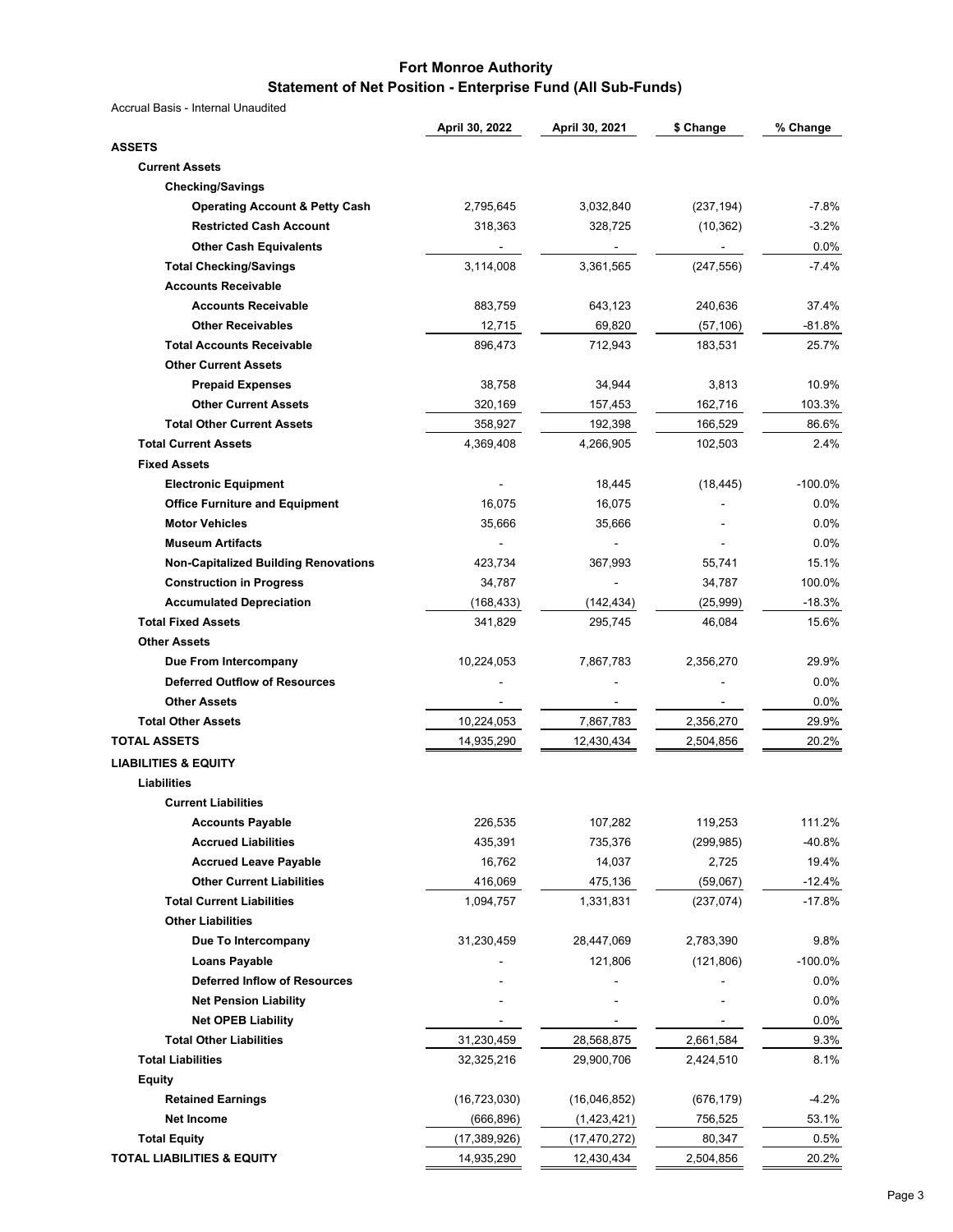# **Statement of Net Position - Enterprise Fund (Residential Leasing Sub-Fund)**

|                                             | April 30, 2022 | April 30, 2021 | \$ Change      | % Change |
|---------------------------------------------|----------------|----------------|----------------|----------|
| <b>ASSETS</b>                               |                |                |                |          |
| <b>Current Assets</b>                       |                |                |                |          |
| <b>Checking/Savings</b>                     |                |                |                |          |
| <b>Operating Account &amp; Petty Cash</b>   | 1,705,007      | 2,271,134      | (566, 127)     | $-24.9%$ |
| <b>Restricted Cash Account</b>              | 279,526        | 277,341        | 2,185          | 0.8%     |
| <b>Other Cash Equivalents</b>               |                |                | $\blacksquare$ | 0.0%     |
| <b>Total Checking/Savings</b>               | 1,984,532      | 2,548,475      | (563, 943)     | $-22.1%$ |
| <b>Accounts Receivable</b>                  |                |                |                |          |
| <b>Accounts Receivable</b>                  | 5,101          | 4,163          | 938            | 22.5%    |
| <b>Other Receivables</b>                    |                |                |                | 0.0%     |
| <b>Total Accounts Receivable</b>            | 5,101          | 4,163          | 938            | 22.5%    |
| <b>Other Current Assets</b>                 |                |                |                |          |
| <b>Prepaid Expenses</b>                     | 18,169         | 18,104         | 64             | 0.4%     |
| <b>Other Current Assets</b>                 |                | $\frac{1}{2}$  | $\blacksquare$ | 0.0%     |
| <b>Total Other Current Assets</b>           | 18,169         | 18,104         | 64             | 0.4%     |
| <b>Total Current Assets</b>                 | 2,007,802      | 2,570,742      | (562, 940)     | $-21.9%$ |
| <b>Fixed Assets</b>                         |                |                |                |          |
| <b>Electronic Equipment</b>                 |                |                |                | 0.0%     |
| <b>Office Furniture and Equipment</b>       | 16,075         | 16,075         |                | 0.0%     |
| <b>Motor Vehicles</b>                       | 35,666         | 35,666         |                | 0.0%     |
| <b>Museum Artifacts</b>                     |                |                |                | 0.0%     |
| <b>Non-Capitalized Building Renovations</b> |                |                |                | 0.0%     |
| <b>Construction in Progress</b>             |                |                |                | 0.0%     |
| <b>Accumulated Depreciation</b>             | (45, 929)      | (44, 118)      | (1, 811)       | $-4.1%$  |
| <b>Total Fixed Assets</b>                   | 5,812          | 7,623          | (1, 811)       | $-23.8%$ |
| <b>Other Assets</b>                         |                |                |                |          |
| Due From Intercompany                       | 5,108,082      | 3,612,636      | 1,495,446      | 41.4%    |
| <b>Deferred Outflow of Resources</b>        |                |                |                | 0.0%     |
| <b>Other Assets</b>                         |                |                |                | 0.0%     |
| <b>Total Other Assets</b>                   | 5,108,082      | 3,612,636      | 1,495,446      | 41.4%    |
| <b>TOTAL ASSETS</b>                         | 7,121,696      |                | 930,695        | 15.0%    |
|                                             |                | 6,191,002      |                |          |
| <b>LIABILITIES &amp; EQUITY</b>             |                |                |                |          |
| Liabilities                                 |                |                |                |          |
| <b>Current Liabilities</b>                  |                |                |                |          |
| <b>Accounts Payable</b>                     | 42,316         | 12,099         | 30,216         | 249.7%   |
| <b>Accrued Liabilities</b>                  | 125,754        | 122,006        | 3,748          | 3.1%     |
| <b>Accrued Leave Payable</b>                | 4,707          | 4,434          | 273            | 6.1%     |
| <b>Other Current Liabilities</b>            | 333,958        | 392,196        | (58, 238)      | $-14.8%$ |
| <b>Total Current Liabilities</b>            | 506,735        | 530,735        | (24,001)       | -4.5%    |
| <b>Other Liabilities</b>                    |                |                |                |          |
| Due To Intercompany                         | 6,495          | 282,688        | (276, 193)     | $-97.7%$ |
| <b>Loans Payable</b>                        |                |                |                | $0.0\%$  |
| <b>Deferred Inflow of Resources</b>         |                |                |                | $0.0\%$  |
| <b>Net Pension Liability</b>                |                |                |                | $0.0\%$  |
| <b>Net OPEB Liability</b>                   |                |                |                | $0.0\%$  |
| <b>Total Other Liabilities</b>              | 6,495          | 282,688        | (276, 193)     | $-97.7%$ |
| <b>Total Liabilities</b>                    | 513,230        | 813,423        | (300, 193)     | $-36.9%$ |
| <b>Equity</b>                               |                |                |                |          |
| <b>Retained Earnings</b>                    | 5,469,032      | 4,658,476      | 810,556        | 17.4%    |
| <b>Net Income</b>                           | 1,139,434      | 719,103        | 420,332        | 58.5%    |
| <b>Total Equity</b>                         | 6,608,466      | 5,377,578      | 1,230,888      | 22.9%    |
| <b>TOTAL LIABILITIES &amp; EQUITY</b>       | 7,121,696      | 6,191,002      | 930,695        | 15.0%    |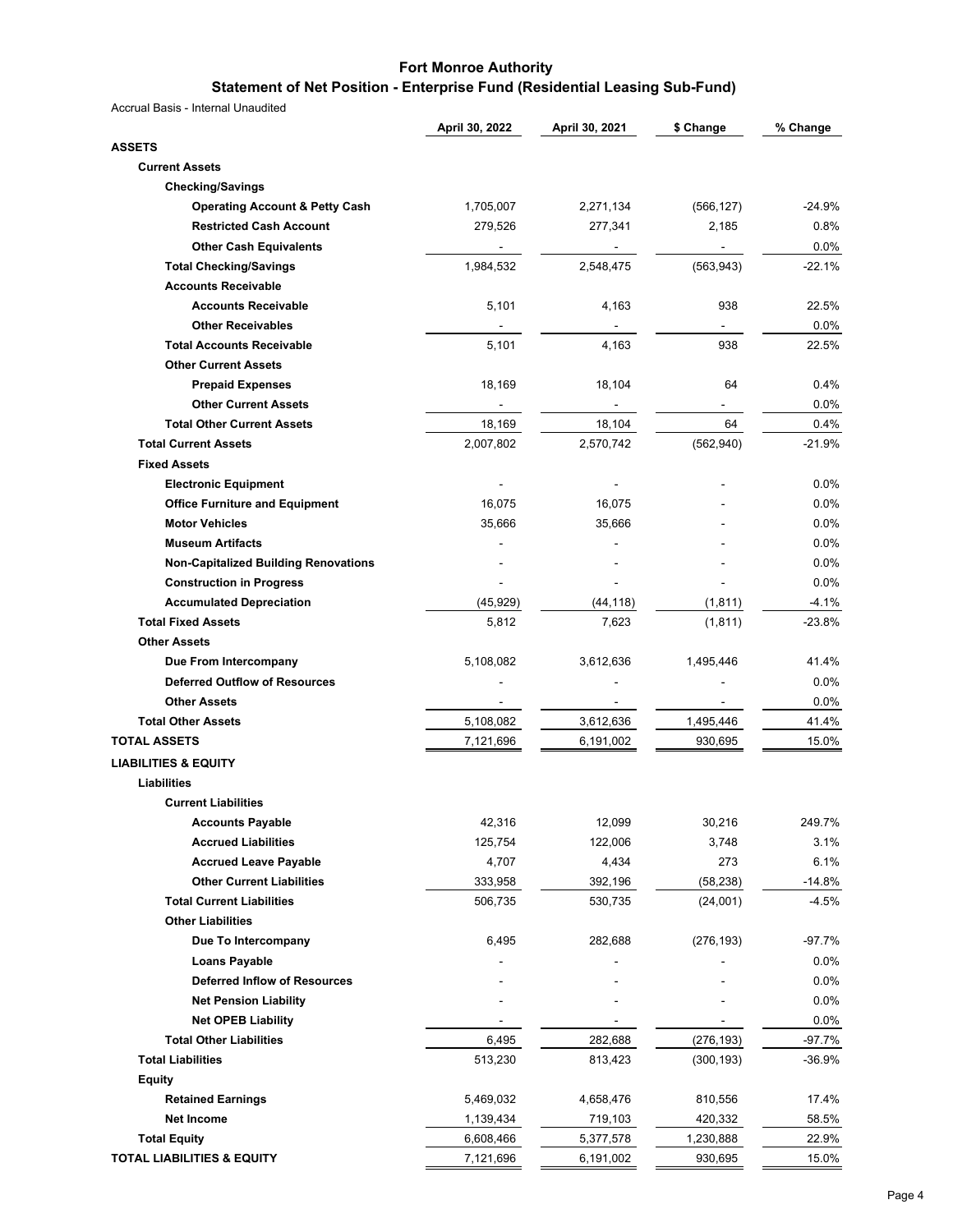# **Statement of Net Position - Enterprise Fund (Commerical Leasing Sub-Fund)**

|                                                              | April 30, 2022 | April 30, 2021 | \$ Change                | % Change  |
|--------------------------------------------------------------|----------------|----------------|--------------------------|-----------|
| <b>ASSETS</b>                                                |                |                |                          |           |
| <b>Current Assets</b>                                        |                |                |                          |           |
| <b>Checking/Savings</b>                                      |                |                |                          |           |
| <b>Operating Account &amp; Petty Cash</b>                    | 668,771        | 270,831        | 397,941                  | 146.9%    |
| <b>Restricted Cash Account</b>                               | 38,837         | 51,384         | (12, 546)                | $-24.4%$  |
| <b>Other Cash Equivalents</b>                                | $\blacksquare$ | $\blacksquare$ | $\blacksquare$           | 0.0%      |
| <b>Total Checking/Savings</b>                                | 707,609        | 322,214        | 385,394                  | 119.6%    |
| <b>Accounts Receivable</b>                                   |                |                |                          |           |
| <b>Accounts Receivable</b>                                   | 820,285        | 630,423        | 189,863                  | 30.1%     |
| <b>Other Receivables</b>                                     |                |                |                          | $0.0\%$   |
| <b>Total Accounts Receivable</b>                             | 820,285        | 630,423        | 189,863                  | 30.1%     |
| <b>Other Current Assets</b>                                  |                |                |                          |           |
| <b>Prepaid Expenses</b>                                      | 14,510         | 14,899         | (389)                    | $-2.6%$   |
| <b>Other Current Assets</b>                                  |                | $\blacksquare$ | $\sim 100$               | 0.0%      |
| <b>Total Other Current Assets</b>                            | 14,510         | 14,899         | (389)                    | $-2.6%$   |
| <b>Total Current Assets</b>                                  | 1,542,404      | 967,536        | 574,868                  | 59.4%     |
| <b>Fixed Assets</b>                                          |                |                |                          |           |
| <b>Electronic Equipment</b>                                  |                | 18,445         | (18, 445)                | $-100.0%$ |
| <b>Office Furniture and Equipment</b>                        |                |                |                          | 0.0%      |
| <b>Motor Vehicles</b>                                        |                |                |                          | 0.0%      |
| <b>Museum Artifacts</b>                                      |                |                |                          | 0.0%      |
| <b>Non-Capitalized Building Renovations</b>                  |                | 367,993        | 55,741                   | 15.1%     |
|                                                              | 423,734        |                |                          |           |
| <b>Construction in Progress</b>                              | 34,787         |                | 34,787                   | 100.0%    |
| <b>Accumulated Depreciation</b><br><b>Total Fixed Assets</b> | (122, 504)     | (98, 316)      | (24, 188)                | $-24.6%$  |
|                                                              | 336,017        | 288,122        | 47,895                   | 16.6%     |
| <b>Other Assets</b>                                          |                |                |                          |           |
| Due From Intercompany                                        |                |                |                          | 0.0%      |
| <b>Deferred Outflow of Resources</b>                         |                |                |                          | 0.0%      |
| <b>Other Assets</b>                                          |                |                |                          | 0.0%      |
| <b>Total Other Assets</b>                                    | $\overline{a}$ | $\overline{a}$ | $\overline{\phantom{a}}$ | 0.0%      |
| <b>TOTAL ASSETS</b>                                          | 1,878,421      | 1,255,658      | 622,763                  | 49.6%     |
| <b>LIABILITIES &amp; EQUITY</b>                              |                |                |                          |           |
| Liabilities                                                  |                |                |                          |           |
| <b>Current Liabilities</b>                                   |                |                |                          |           |
| <b>Accounts Payable</b>                                      | 50,672         | 86,829         | (36, 157)                | -41.6%    |
| <b>Accrued Liabilities</b>                                   | 237,435        | 429,431        | (191, 996)               | $-44.7%$  |
| <b>Accrued Leave Payable</b>                                 | 12,055         | 9,603          | 2,452                    | 25.5%     |
| <b>Other Current Liabilities</b>                             | 50,311         | 58,990         | (8,680)                  | $-14.7%$  |
| <b>Total Current Liabilities</b>                             | 350,473        | 584,853        | (234, 380)               | $-40.1%$  |
| <b>Other Liabilities</b>                                     |                |                |                          |           |
| Due To Intercompany                                          | 20,846,961     | 19, 157, 779   | 1,689,182                | 8.8%      |
| <b>Loans Payable</b>                                         |                | 121,806        | (121, 806)               | $-100.0%$ |
| <b>Deferred Inflow of Resources</b>                          |                |                |                          | $0.0\%$   |
| <b>Net Pension Liability</b>                                 |                |                |                          | 0.0%      |
| <b>Net OPEB Liability</b>                                    |                |                |                          | 0.0%      |
| <b>Total Other Liabilities</b>                               | 20,846,961     | 19,279,585     | 1,567,376                | 8.1%      |
| <b>Total Liabilities</b>                                     | 21, 197, 434   | 19,864,438     | 1,332,996                | 6.7%      |
| <b>Equity</b>                                                |                |                |                          |           |
| <b>Retained Earnings</b>                                     | (18,086,470)   | (17, 109, 868) | (976, 602)               | $-5.7\%$  |
| <b>Net Income</b>                                            | (1, 232, 543)  | (1,498,912)    | 266,369                  | 17.8%     |
| <b>Total Equity</b>                                          | (19,319,013)   | (18,608,780)   | (710, 233)               | $-3.8%$   |
| <b>TOTAL LIABILITIES &amp; EQUITY</b>                        | 1,878,421      | 1,255,658      | 622,763                  | 49.6%     |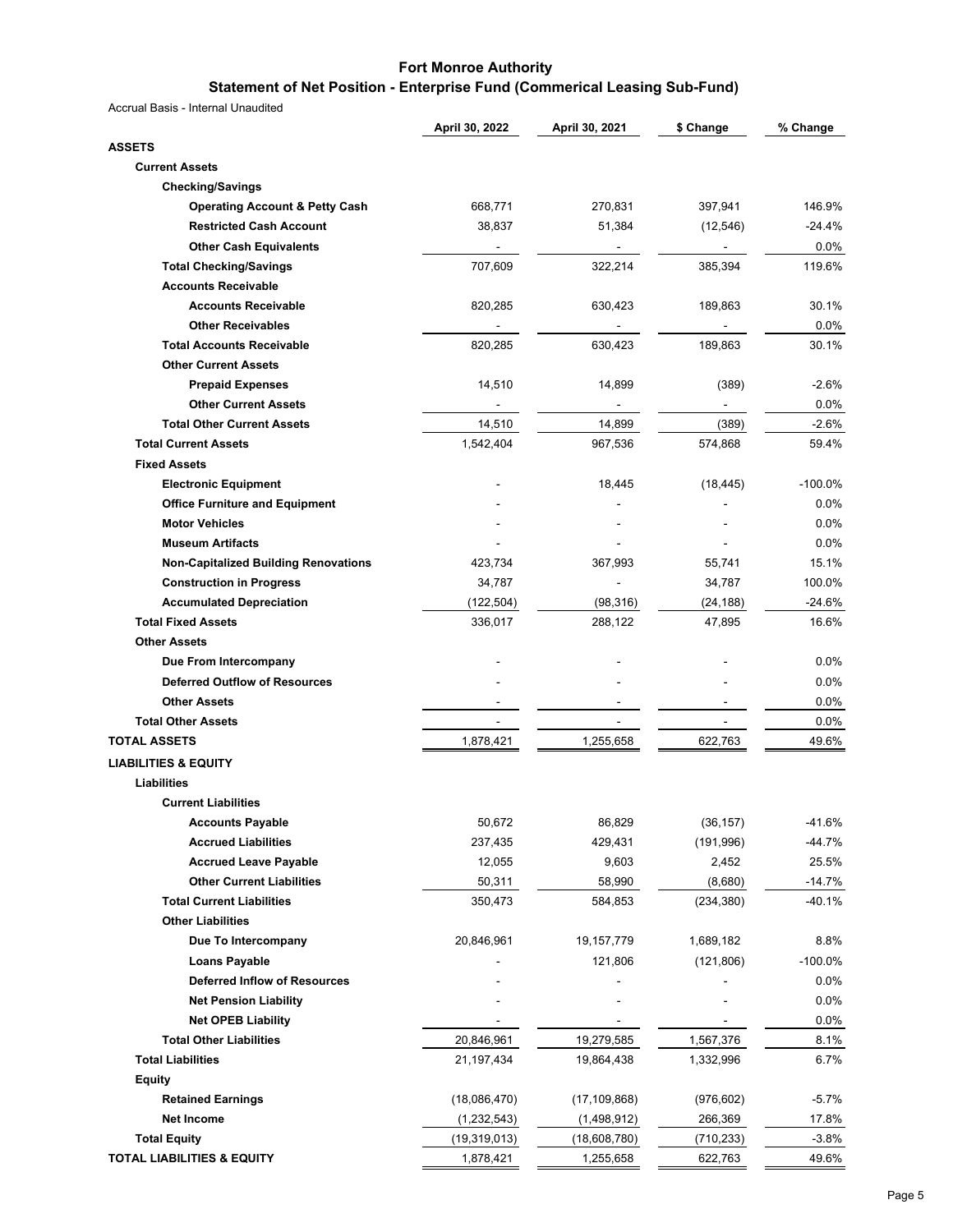#### **Statement of Net Position - Enterprise Fund (Special Events Sub-Fund)**

|                                             | April 30, 2022 | April 30, 2021 | \$ Change                | % Change     |
|---------------------------------------------|----------------|----------------|--------------------------|--------------|
| <b>ASSETS</b>                               |                |                |                          |              |
| <b>Current Assets</b>                       |                |                |                          |              |
| <b>Checking/Savings</b>                     |                |                |                          |              |
| <b>Operating Account &amp; Petty Cash</b>   | 111,413        | 106,167        | 5,245                    | 4.9%         |
| <b>Restricted Cash Account</b>              |                |                |                          | $0.0\%$      |
| <b>Other Cash Equivalents</b>               |                |                | ۰                        | 0.0%         |
| <b>Total Checking/Savings</b>               | 111,413        | 106,167        | 5,245                    | 4.9%         |
| <b>Accounts Receivable</b>                  |                |                |                          |              |
| <b>Accounts Receivable</b>                  |                |                |                          | $0.0\%$      |
| <b>Other Receivables</b>                    | 12             | 9,820          | (9,808)                  | -99.9%       |
| <b>Total Accounts Receivable</b>            | 12             | 9,820          | (9,808)                  | -99.9%       |
| <b>Other Current Assets</b>                 |                |                |                          |              |
| <b>Prepaid Expenses</b>                     | 5,861          |                | 5,861                    | 100.0%       |
| <b>Other Current Assets</b>                 |                |                |                          | $0.0\%$      |
| <b>Total Other Current Assets</b>           | 5,861          |                | 5,861                    | 100.0%       |
| <b>Total Current Assets</b>                 | 117,285        | 115,988        | 1,297                    | 1.1%         |
| <b>Fixed Assets</b>                         |                |                |                          |              |
| <b>Electronic Equipment</b>                 |                |                |                          | 0.0%         |
| <b>Office Furniture and Equipment</b>       |                |                |                          | 0.0%         |
| <b>Motor Vehicles</b>                       |                |                |                          | 0.0%         |
| <b>Museum Artifacts</b>                     |                |                |                          | 0.0%         |
| <b>Non-Capitalized Building Renovations</b> |                |                |                          | $0.0\%$      |
| <b>Construction in Progress</b>             |                |                |                          | 0.0%         |
| <b>Accumulated Depreciation</b>             |                |                |                          |              |
| <b>Total Fixed Assets</b>                   |                |                |                          | 0.0%<br>0.0% |
| <b>Other Assets</b>                         |                |                |                          |              |
|                                             |                |                |                          |              |
| Due From Intercompany                       |                |                |                          | $0.0\%$      |
| <b>Deferred Outflow of Resources</b>        |                |                |                          | 0.0%         |
| <b>Other Assets</b>                         |                |                |                          | 0.0%         |
| <b>Total Other Assets</b>                   |                | ۰              | $\overline{\phantom{a}}$ | 0.0%         |
| <b>TOTAL ASSETS</b>                         | 117,285        | 115,988        | 1,297                    | 1.1%         |
| <b>LIABILITIES &amp; EQUITY</b>             |                |                |                          |              |
| Liabilities                                 |                |                |                          |              |
| <b>Current Liabilities</b>                  |                |                |                          |              |
| <b>Accounts Payable</b>                     | 7,201          | 3,720          | 3,481                    | 93.6%        |
| <b>Accrued Liabilities</b>                  | 2,430          | 2,531          | (101)                    | $-4.0%$      |
| <b>Accrued Leave Payable</b>                |                |                | $\overline{a}$           | 0.0%         |
| <b>Other Current Liabilities</b>            | 31,800         | 21,950         | 9,850                    | 44.9%        |
| <b>Total Current Liabilities</b>            | 41,431         | 28,202         | 13,229                   | 46.9%        |
| <b>Other Liabilities</b>                    |                |                |                          |              |
| Due To Intercompany                         | 73             | 107            | (34)                     | $-31.9%$     |
| <b>Loans Payable</b>                        |                |                |                          | 0.0%         |
| <b>Deferred Inflow of Resources</b>         |                |                |                          | 0.0%         |
| <b>Net Pension Liability</b>                |                |                |                          | 0.0%         |
| <b>Net OPEB Liability</b>                   | $\sim$         | ۰              | ٠                        | $0.0\%$      |
| <b>Total Other Liabilities</b>              | 73             | 107            | (34)                     | $-31.9%$     |
| <b>Total Liabilities</b>                    | 41,504         | 28,309         | 13,195                   | 46.6%        |
| <b>Equity</b>                               |                |                |                          |              |
| <b>Retained Earnings</b>                    | 84,514         | 104,606        | (20,092)                 | $-19.2%$     |
| <b>Net Income</b>                           | (8, 733)       | (16, 927)      | 8,194                    | 48.4%        |
| <b>Total Equity</b>                         | 75,781         | 87,679         | (11, 898)                | $-13.6%$     |
| <b>TOTAL LIABILITIES &amp; EQUITY</b>       | 117,285        | 115,988        | 1,297                    | 1.1%         |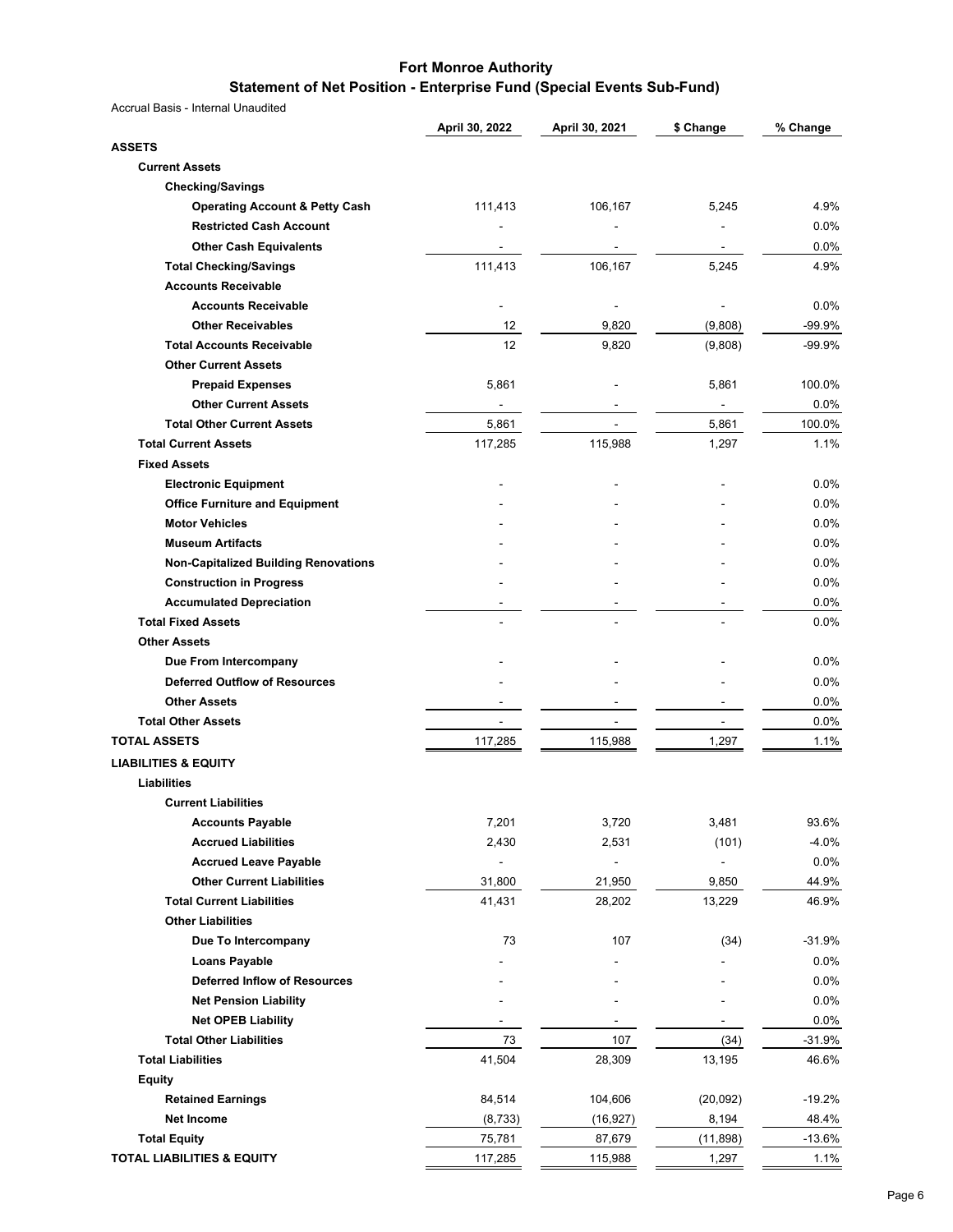#### **Fort Monroe Authority Statement of Net Position - Enterprise Fund (Utility Sub-Fund)**

|                                             | April 30, 2022         | April 30, 2021 | \$ Change  | % Change |
|---------------------------------------------|------------------------|----------------|------------|----------|
| <b>ASSETS</b>                               |                        |                |            |          |
| <b>Current Assets</b>                       |                        |                |            |          |
| <b>Checking/Savings</b>                     |                        |                |            |          |
| <b>Operating Account &amp; Petty Cash</b>   | 58,969                 | 148,282        | (89, 313)  | -60.2%   |
| <b>Restricted Cash Account</b>              |                        |                |            | 0.0%     |
| <b>Other Cash Equivalents</b>               |                        |                |            | 0.0%     |
| <b>Total Checking/Savings</b>               | 58,969                 | 148,282        | (89, 313)  | -60.2%   |
| <b>Accounts Receivable</b>                  |                        |                |            |          |
| <b>Accounts Receivable</b>                  | 58,372                 | 8,537          | 49,835     | 583.8%   |
| <b>Other Receivables</b>                    |                        |                |            | $0.0\%$  |
| <b>Total Accounts Receivable</b>            | 58,372                 | 8,537          | 49,835     | 583.8%   |
| <b>Other Current Assets</b>                 |                        |                |            |          |
| <b>Prepaid Expenses</b>                     | 218                    |                | 218        | 100.0%   |
| <b>Other Current Assets</b>                 | 320,169                | 157,453        | 162,716    | 103.3%   |
| <b>Total Other Current Assets</b>           | 320,387                | 157,453        | 162,934    | 103.5%   |
| <b>Total Current Assets</b>                 | 437,728                | 314,272        | 123,456    | 39.3%    |
| <b>Fixed Assets</b>                         |                        |                |            |          |
| <b>Electronic Equipment</b>                 |                        |                |            | $0.0\%$  |
| <b>Office Furniture and Equipment</b>       |                        |                |            | 0.0%     |
| <b>Motor Vehicles</b>                       |                        |                |            | 0.0%     |
| <b>Museum Artifacts</b>                     |                        |                |            | 0.0%     |
| <b>Non-Capitalized Building Renovations</b> |                        |                |            | 0.0%     |
| <b>Construction in Progress</b>             |                        |                |            | 0.0%     |
| <b>Accumulated Depreciation</b>             |                        |                |            | $0.0\%$  |
| <b>Total Fixed Assets</b>                   |                        |                |            | $0.0\%$  |
| <b>Other Assets</b>                         |                        |                |            |          |
| Due From Intercompany                       | 5,115,971              | 4,255,147      | 860,824    | 20.2%    |
| <b>Deferred Outflow of Resources</b>        |                        |                |            | $0.0\%$  |
| <b>Other Assets</b>                         |                        |                |            | 0.0%     |
| <b>Total Other Assets</b>                   |                        | 4,255,147      | 860,824    | 20.2%    |
| <b>TOTAL ASSETS</b>                         | 5,115,971<br>5,553,699 | 4,569,420      | 984,280    | 21.5%    |
|                                             |                        |                |            |          |
| <b>LIABILITIES &amp; EQUITY</b>             |                        |                |            |          |
| Liabilities                                 |                        |                |            |          |
| <b>Current Liabilities</b>                  |                        |                |            |          |
| <b>Accounts Payable</b>                     | 126,346                |                | 126,346    | 100.0%   |
| <b>Accrued Liabilities</b>                  | 69,772                 | 175,939        | (106, 167) | $-60.3%$ |
| <b>Accrued Leave Payable</b>                |                        |                |            | $0.0\%$  |
| <b>Other Current Liabilities</b>            |                        |                |            | $0.0\%$  |
| <b>Total Current Liabilities</b>            | 196,118                | 175,939        | 20,178     | 11.5%    |
| <b>Other Liabilities</b>                    |                        |                |            |          |
| Due To Intercompany                         | 10,376,930             | 9,006,415      | 1,370,515  | 15.2%    |
| <b>Loans Payable</b>                        |                        |                |            | $0.0\%$  |
| <b>Deferred Inflow of Resources</b>         |                        |                |            | 0.0%     |
| <b>Net Pension Liability</b>                |                        |                |            | $0.0\%$  |
| <b>Net OPEB Liability</b>                   |                        |                |            | 0.0%     |
| <b>Total Other Liabilities</b>              | 10,376,930             | 9,006,415      | 1,370,515  | 15.2%    |
| <b>Total Liabilities</b>                    | 10,573,048             | 9,182,354      | 1,390,693  | 15.1%    |
| <b>Equity</b>                               |                        |                |            |          |
| <b>Retained Earnings</b>                    | (4,478,104)            | (3,823,900)    | (654, 204) | $-17.1%$ |
| <b>Net Income</b>                           | (541, 245)             | (789, 035)     | 247,791    | 31.4%    |
| <b>Total Equity</b>                         | (5,019,348)            | (4,612,935)    | (406, 414) | $-8.8%$  |
| TOTAL LIABILITIES & EQUITY                  | 5,553,699              | 4,569,420      | 984,280    | 21.5%    |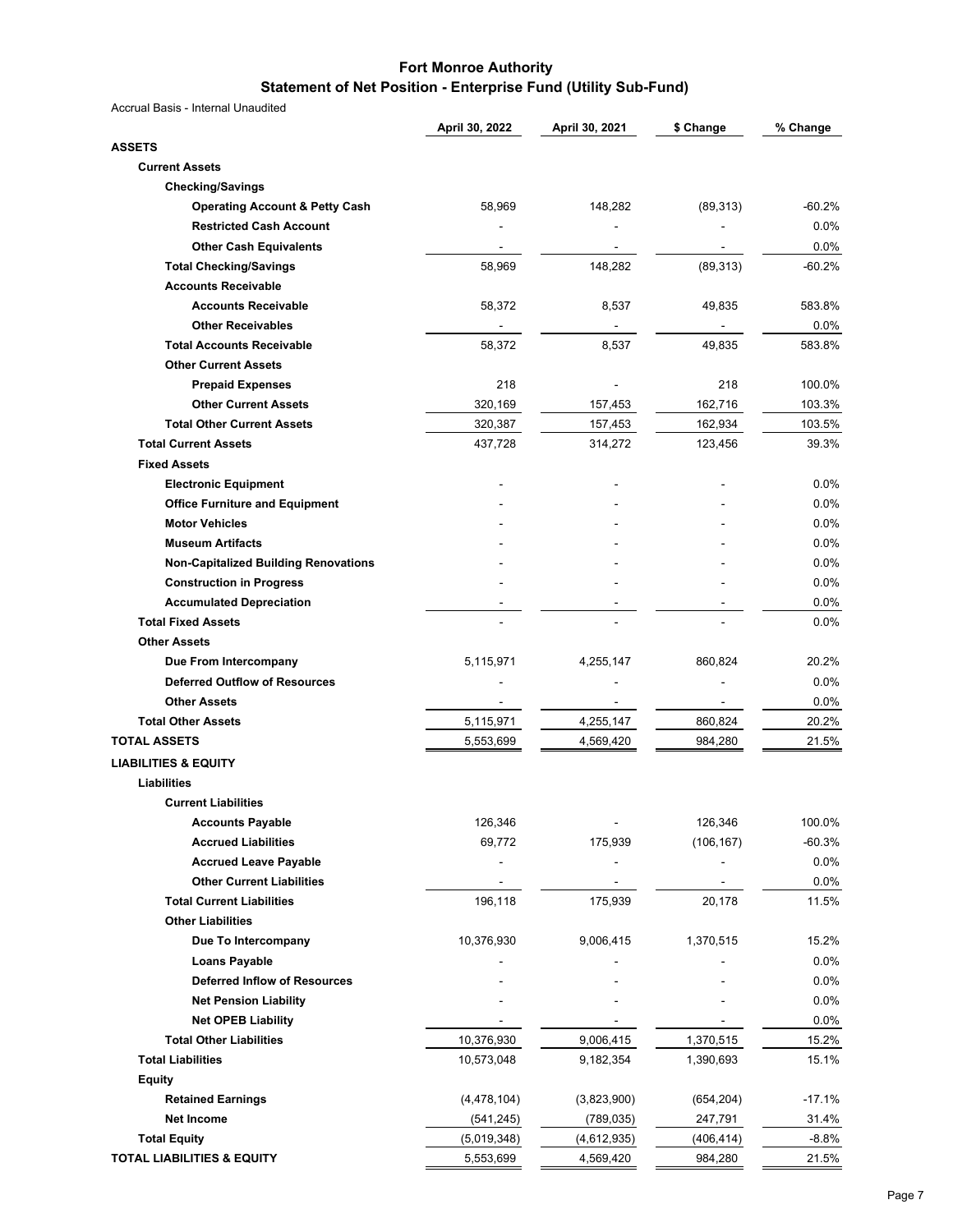# **Statement of Net Position - Enterprise Fund (Marina Management Sub-Fund)**

|                                                              | April 30, 2022 | April 30, 2021 | \$ Change      | % Change     |
|--------------------------------------------------------------|----------------|----------------|----------------|--------------|
| <b>ASSETS</b>                                                |                |                |                |              |
| <b>Current Assets</b>                                        |                |                |                |              |
| <b>Checking/Savings</b>                                      |                |                |                |              |
| <b>Operating Account &amp; Petty Cash</b>                    | 251,486        | 236,425        | 15,060         | 6.4%         |
| <b>Restricted Cash Account</b>                               |                |                |                | $0.0\%$      |
| <b>Other Cash Equivalents</b>                                |                | ۰              |                | 0.0%         |
| <b>Total Checking/Savings</b>                                | 251,486        | 236,425        | 15,060         | 6.4%         |
| <b>Accounts Receivable</b>                                   |                |                |                |              |
| <b>Accounts Receivable</b>                                   |                |                |                | $0.0\%$      |
| <b>Other Receivables</b>                                     | 12,703         | 60,000         | (47, 297)      | $-78.8%$     |
| <b>Total Accounts Receivable</b>                             | 12,703         | 60,000         | (47, 297)      | $-78.8%$     |
| <b>Other Current Assets</b>                                  |                |                |                |              |
| <b>Prepaid Expenses</b>                                      |                | 1,941          | (1,941)        | $-100.0%$    |
| <b>Other Current Assets</b>                                  |                | $\frac{1}{2}$  | ۰              | $0.0\%$      |
| <b>Total Other Current Assets</b>                            |                | 1,941          | (1,941)        | $-100.0%$    |
| <b>Total Current Assets</b>                                  | 264,189        | 298,367        | (34, 178)      | $-11.5%$     |
| <b>Fixed Assets</b>                                          |                |                |                |              |
| <b>Electronic Equipment</b>                                  |                |                |                | 0.0%         |
| <b>Office Furniture and Equipment</b>                        |                |                |                | 0.0%         |
| <b>Motor Vehicles</b>                                        |                |                |                | 0.0%         |
| <b>Museum Artifacts</b>                                      |                |                |                | 0.0%         |
| <b>Non-Capitalized Building Renovations</b>                  |                |                |                | $0.0\%$      |
| <b>Construction in Progress</b>                              |                |                |                | 0.0%         |
|                                                              |                |                |                |              |
| <b>Accumulated Depreciation</b><br><b>Total Fixed Assets</b> |                |                |                | 0.0%<br>0.0% |
|                                                              |                |                |                |              |
| <b>Other Assets</b>                                          |                |                |                |              |
| Due From Intercompany                                        |                |                |                | $0.0\%$      |
| <b>Deferred Outflow of Resources</b>                         |                |                |                | 0.0%         |
| <b>Other Assets</b>                                          |                |                |                | 0.0%         |
| <b>Total Other Assets</b>                                    | $\blacksquare$ | ۰              | $\blacksquare$ | 0.0%         |
| <b>TOTAL ASSETS</b>                                          | 264,189        | 298,367        | (34, 178)      | $-11.5%$     |
| <b>LIABILITIES &amp; EQUITY</b>                              |                |                |                |              |
| Liabilities                                                  |                |                |                |              |
| <b>Current Liabilities</b>                                   |                |                |                |              |
| <b>Accounts Payable</b>                                      |                | 4,633          | (4,633)        | $-100.0\%$   |
| <b>Accrued Liabilities</b>                                   |                | 5,468          | (5, 468)       | $-100.0%$    |
| <b>Accrued Leave Payable</b>                                 |                |                |                | $0.0\%$      |
| <b>Other Current Liabilities</b>                             |                | 2,000          | (2,000)        | $-100.0\%$   |
| <b>Total Current Liabilities</b>                             |                | 12,101         | (12, 101)      | $-100.0%$    |
| <b>Other Liabilities</b>                                     |                |                |                |              |
| Due To Intercompany                                          |                | 80             | (80)           | $-100.0\%$   |
| <b>Loans Payable</b>                                         |                |                |                | $0.0\%$      |
| <b>Deferred Inflow of Resources</b>                          |                |                |                | 0.0%         |
| <b>Net Pension Liability</b>                                 |                |                |                | 0.0%         |
| <b>Net OPEB Liability</b>                                    |                |                | $\blacksquare$ | 0.0%         |
| <b>Total Other Liabilities</b>                               | $\overline{a}$ | 80             | (80)           | $-100.0%$    |
| <b>Total Liabilities</b>                                     |                | 12,181         | (12, 181)      | $-100.0\%$   |
| <b>Equity</b>                                                |                |                |                |              |
| <b>Retained Earnings</b>                                     | 287,998        | 123,834        | 164,164        | 132.6%       |
| <b>Net Income</b>                                            | (23, 809)      | 162,351        | (186, 160)     | $-114.7%$    |
| <b>Total Equity</b>                                          | 264,189        | 286,185        | (21, 996)      | $-7.7\%$     |
| <b>TOTAL LIABILITIES &amp; EQUITY</b>                        | 264,189        | 298,367        | (34, 178)      | $-11.5%$     |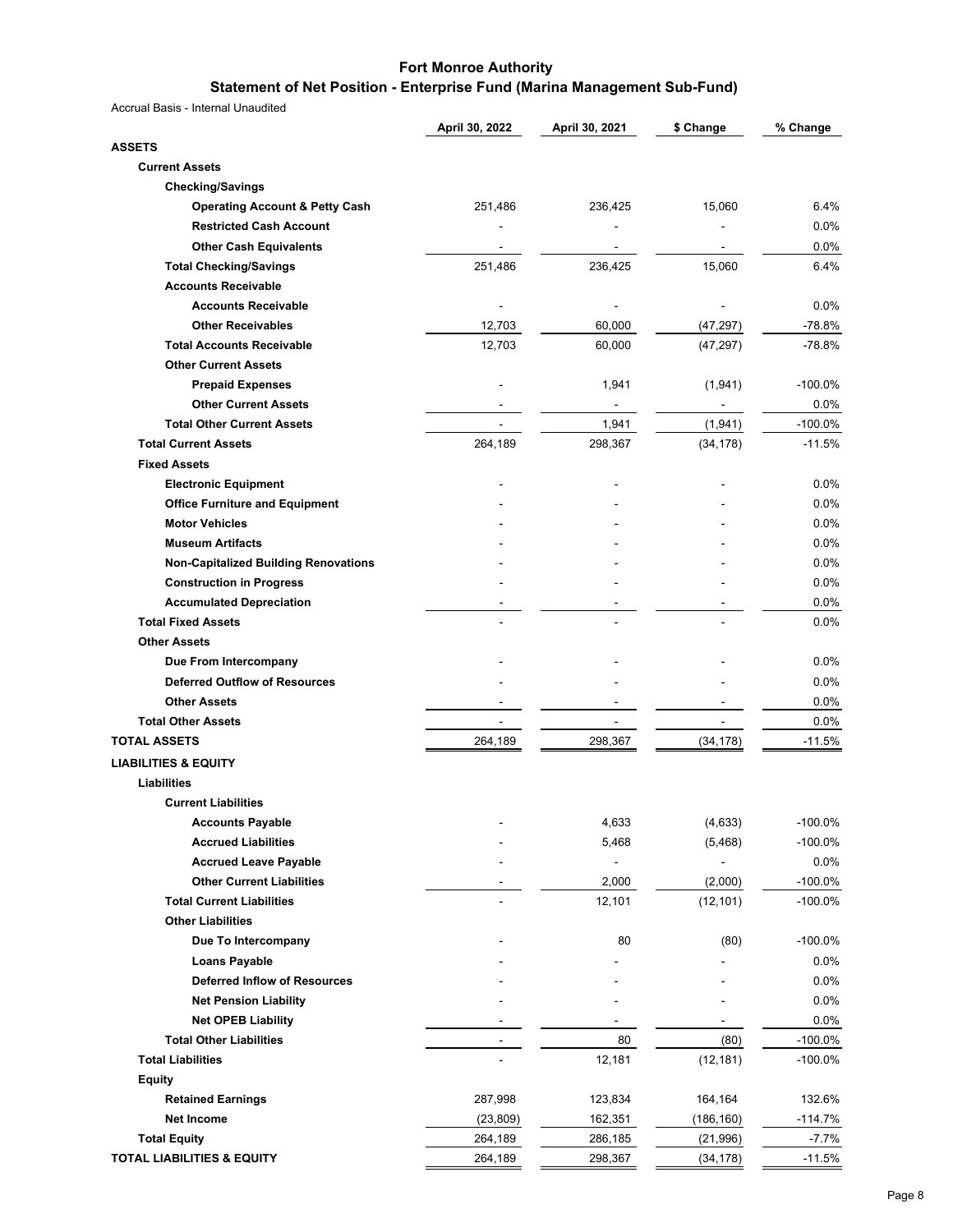# **Fort Monroe Authority Statement of Activities - Consolidated (All Funds)**

| Accrual Basis - Internal Unaudited                   | Jul 1, 2021 -  | Jul 1, 2020 -            | Prorated   |               |            |  |
|------------------------------------------------------|----------------|--------------------------|------------|---------------|------------|--|
|                                                      | April 30, 2022 | April 30, 2021           | \$ Change  | <b>Budget</b> | \$ Change  |  |
| Revenue                                              |                |                          |            |               |            |  |
| <b>General Fund Appropriations</b>                   | 5,265,885      | 5,647,540                | (381, 655) | 5,145,562     | 120,323    |  |
| <b>Other Grant Reimbursements</b>                    | 40             | 16,710                   | (16, 670)  | 379,167       | (379, 127) |  |
| <b>VDOT Maintenance Funds from Hampton</b>           | 192,485        | 189,670                  | 2,816      | 316,116       | (123, 631) |  |
| <b>Casemate Revenue &amp; Fees</b>                   | 2,563          | $\overline{\phantom{a}}$ | 2,563      | 3,750         | (1, 187)   |  |
| <b>Residential Rental Income &amp; Fees</b>          | 2,830,921      | 2,819,012                | 11,908     | 2,734,999     | 95,922     |  |
| <b>Commercial Rental Income &amp; Fees</b>           | 1,668,274      | 1,903,683                | (235, 409) | 1,467,049     | 201,225    |  |
| Special Event Income & Fees                          | 52,649         | 54,019                   | (1,370)    | 92,083        | (39, 434)  |  |
| <b>Utility Fund Revenue &amp; Fees</b>               | 1,590,587      | 1,397,297                | 193,290    | 1,589,340     | 1,247      |  |
| <b>Miscellaneous Revenue</b>                         | 10,981         | 5,697                    | 5,284      |               | 10,981     |  |
| <b>Total Revenue</b>                                 | 11,614,385     | 12,033,627               | (419, 243) | 11,728,066    | (113, 681) |  |
| <b>Expenses</b>                                      |                |                          |            |               |            |  |
| <b>Payroll &amp; Fringe Benefit Expenses</b>         |                |                          |            |               |            |  |
| <b>Salaries and Wages</b>                            | 1,498,571      | 1,283,372                | 215,199    | 1,479,660     | 18,911     |  |
| <b>Fringe Benefits</b>                               | 617,588        | 545,603                  | 71,985     | 648,083       | (30, 494)  |  |
| <b>Total Payroll &amp; Fringe Benefit Expenses</b>   | 2,116,160      | 1,828,975                | 287,185    | 2,127,743     | (11, 583)  |  |
| <b>Administrative Expenses</b>                       | 27,355         | 51,538                   | (24, 183)  | 30,033        | (2,678)    |  |
| <b>Advertising, Marketing &amp; Public Relations</b> | 158,263        | 108,910                  | 49,353     | 130,958       | 27,305     |  |
| <b>Architectural &amp; Engineering</b>               | 76,091         | 90,175                   | (14,085)   | 118,750       | (42, 659)  |  |
| <b>Contracted Services</b>                           | 1,630,960      | 952,897                  | 678,063    | 1,167,762     | 463,198    |  |
| Data & Telecommunications                            | 131,175        | 133,868                  | (2,693)    | 123,921       | 7,255      |  |
| <b>Depreciation &amp; Amortization</b>               | 36,123         | 32,322                   | 3,802      |               | 36,123     |  |
| <b>Event Expenses</b>                                | 13,144         | 46,768                   | (33, 624)  | 12,500        | 644        |  |
| <b>Furniture, Fixtures &amp; Equipment</b>           | 134,917        | 90,609                   | 44,308     | 77,842        | 57,075     |  |
| <b>Insurance</b>                                     | 79,993         | 89,103                   | (9, 110)   | 79,792        | 201        |  |
| <b>Legal &amp; Accounting</b>                        | 37,850         | 81,000                   | (43, 150)  | 210,417       | (172, 567) |  |
| <b>Management Fees &amp; Related Expenses</b>        | 272,004        | 354,019                  | (82, 015)  | 282,122       | (10, 118)  |  |
| <b>Memberships &amp; Publications</b>                | 18,322         | 9,507                    | 8,814      | 17,083        | 1,238      |  |
| <b>Office and Other Supplies</b>                     | 37,139         | 41,359                   | (4,220)    | 25,042        | 12,097     |  |
| <b>Pension and Post-Employment Benefits</b>          | 9,816          | 15,275                   | (5, 459)   |               | 9,816      |  |
| PILOT Fee & Other Taxes                              | 894,073        | 1,100,388                | (206, 315) | 819,966       | 74,107     |  |
| <b>Printing Services</b>                             | 14,842         | 11,714                   | 3,128      | 11,542        | 3,300      |  |
| Repair & Maintenance - Contracts                     | 861,859        | 878,328                  | (16, 469)  | 688,821       | 173,038    |  |
| Repair & Maintenance - Supplies                      | 144,982        | 67,446                   | 77,536     | 54,808        | 90,174     |  |
| <b>Security Patrolling</b>                           | 105,612        | 133,745                  | (28, 133)  | 305,447       | (199, 834) |  |
| <b>Storm-Related Damages</b>                         |                | 276,098                  | (276,098)  |               |            |  |
| <b>Tenant Improvements &amp; Leasing Commissions</b> | 14,146         | 2,527                    | 11,619     | 121,793       | (107, 647) |  |
| <b>Training, Conferences &amp; Seminars</b>          | 12,450         | 3,498                    | 8,952      | 39,450        | (27,000)   |  |
| <b>Transfer Expense</b>                              |                | 200,877                  | (200, 877) |               |            |  |
| <b>Utility &amp; Public Works Expenses</b>           | 4,429,794      | 4,443,650                | (13, 856)  | 4,958,785     | (528, 991) |  |
| <b>Vehicles &amp; Small Tools</b>                    | 1,347          | 26,865                   | (25, 518)  | 7,375         | (6,028)    |  |
| <b>VDOT Maintenance Expenses</b>                     | 249,213        | 271,460                  | (22, 247)  | 316,116       | (66, 903)  |  |
| <b>Total Expense</b>                                 | 11,507,631     | 11,342,923               | 164,708    | 11,728,066    | (220, 435) |  |
| Surplus/(Shortfall)                                  | 106,754        | 690,704                  | (583, 950) |               | 106,754    |  |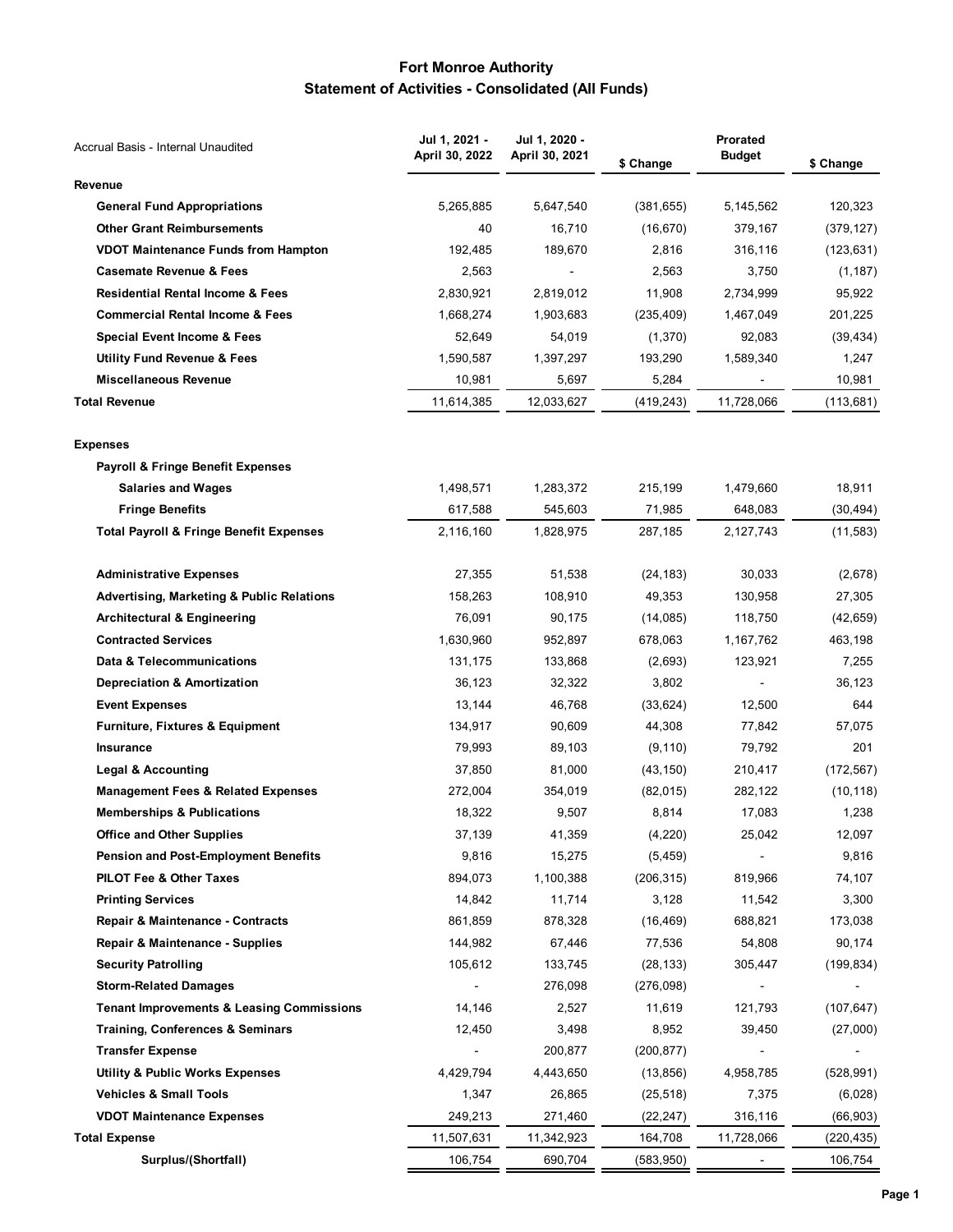## **Fort Monroe Authority Statement of Activities - Government Fund (All Sub-Funds)**

| Accrual Basis - Internal Unaudited                   | Jul 1, 2021 -<br>April 30, 2022 | Jul 1, 2020 -<br>April 30, 2021 | \$ Change                | <b>Prorated</b><br><b>Budget</b> | \$ Change  |
|------------------------------------------------------|---------------------------------|---------------------------------|--------------------------|----------------------------------|------------|
| Revenue                                              |                                 |                                 |                          |                                  |            |
| <b>General Fund Appropriations</b>                   | 5,265,885                       | 5,647,540                       | (381, 655)               | 5,145,562                        | 120,323    |
| <b>Other Grant Reimbursements</b>                    | 40                              | 16,710                          | (16, 670)                | 379,167                          | (379, 127) |
| <b>VDOT Maintenance Funds from Hampton</b>           | 192,485                         | 189,670                         | 2,816                    | 316,116                          | (123, 631) |
| <b>Casemate Revenue &amp; Fees</b>                   | 2,563                           |                                 | 2,563                    | 3,750                            | (1, 187)   |
| <b>Residential Rental Income &amp; Fees</b>          |                                 |                                 |                          |                                  |            |
| <b>Commercial Rental Income &amp; Fees</b>           |                                 |                                 |                          |                                  |            |
| <b>Special Event Income &amp; Fees</b>               |                                 |                                 |                          |                                  |            |
| <b>Utility Fund Revenue &amp; Fees</b>               |                                 |                                 |                          |                                  |            |
| <b>Miscellaneous Revenue</b>                         | 10,981                          | 5,697                           | 5,284                    |                                  | 10,981     |
| <b>Total Revenue</b>                                 | 5,471,954                       | 5,859,616                       | (387, 662)               | 5,844,594                        | (372, 640) |
| <b>Expenses</b>                                      |                                 |                                 |                          |                                  |            |
| <b>Payroll &amp; Fringe Benefit Expenses</b>         |                                 |                                 |                          |                                  |            |
| <b>Salaries and Wages</b>                            | 1,267,653                       | 1,087,868                       | 179,784                  | 1,247,238                        | 20,415     |
| <b>Fringe Benefits</b>                               | 527,878                         | 467,736                         | 60,142                   | 564,022                          | (36, 143)  |
| <b>Total Payroll &amp; Fringe Benefit Expenses</b>   | 1,795,531                       | 1,555,604                       | 239,927                  | 1,811,259                        | (15, 728)  |
| <b>Administrative Expenses</b>                       | 20,550                          | 12,470                          | 8,079                    | 25,167                           | (4,617)    |
| <b>Advertising, Marketing &amp; Public Relations</b> | 154,240                         | 99,496                          | 54,744                   | 121,375                          | 32,865     |
| <b>Architectural &amp; Engineering</b>               | 76,091                          | 90,175                          | (14,085)                 | 118,750                          | (42, 659)  |
| <b>Contracted Services</b>                           | 742,390                         | 191,763                         | 550,627                  | 215,967                          | 526,424    |
| Data & Telecommunications                            | 118,687                         | 117,224                         | 1,463                    | 101,054                          | 17,633     |
| <b>Depreciation &amp; Amortization</b>               |                                 | $\overline{\phantom{0}}$        |                          |                                  |            |
| <b>Event Expenses</b>                                | 640                             | 31,781                          | (31, 141)                |                                  | 640        |
| <b>Furniture, Fixtures &amp; Equipment</b>           | 82,241                          | 35,548                          | 46,693                   | 27,792                           | 54,449     |
| Insurance                                            | 9,030                           | 8,647                           | 382                      | 7,792                            | 1,238      |
| <b>Legal &amp; Accounting</b>                        | 34,306                          | 70,234                          | (35,928)                 | 204,167                          | (169, 860) |
| <b>Management Fees &amp; Related Expenses</b>        |                                 |                                 |                          |                                  |            |
| <b>Memberships &amp; Publications</b>                | 18,238                          | 9,423                           | 8,814                    | 17,083                           | 1,154      |
| <b>Office and Other Supplies</b>                     | 35,205                          | 22,794                          | 12,412                   | 22,083                           | 13,122     |
| <b>Pension and Post-Employment Benefits</b>          | 7,877                           | 15,566                          | (7,689)                  |                                  | 7,877      |
| PILOT Fee & Other Taxes                              | 28,076                          | 28,306                          | (230)                    | 24,833                           | 3,242      |
| <b>Printing Services</b>                             | 13,307                          | 11,714                          | 1,592                    | 11,542                           | 1,765      |
| Repair & Maintenance - Contracts                     | 96,642                          | 71,487                          | 25,155                   | 42,500                           | 54,142     |
| Repair & Maintenance - Supplies                      | $\blacksquare$                  |                                 | $\overline{\phantom{a}}$ |                                  |            |
| <b>Security Patrolling</b>                           | 105,612                         | 133,745                         | (28, 133)                | 305,447                          | (199, 834) |
| <b>Storm-Related Damages</b>                         |                                 |                                 |                          |                                  |            |
| <b>Tenant Improvements &amp; Leasing Commissions</b> |                                 |                                 | $\overline{a}$           |                                  |            |
| <b>Training, Conferences &amp; Seminars</b>          | 11,180                          | 2,236                           | 8,944                    | 32,500                           | (21, 320)  |
| <b>Transfer Expenses</b>                             |                                 | $\overline{\phantom{a}}$        |                          |                                  |            |
| <b>Utility &amp; Public Works Expenses</b>           | 1,099,248                       | 965,817                         | 133,432                  | 1,331,361                        | (232, 113) |
| <b>Vehicles &amp; Small Tools</b>                    |                                 |                                 |                          |                                  |            |
| <b>VDOT Maintenance Expenses</b>                     | 249,213                         | 271,460                         | (22, 247)                | 316,116                          | (66, 903)  |
| <b>Total Expense</b>                                 | 4,698,304                       | 3,745,491                       | 952,813                  | 4,736,787                        | (38, 483)  |
| Surplus/(Shortfall)                                  | 773,650                         | 2,114,125                       | (1,340,476)              | 1,107,808                        | (334, 158) |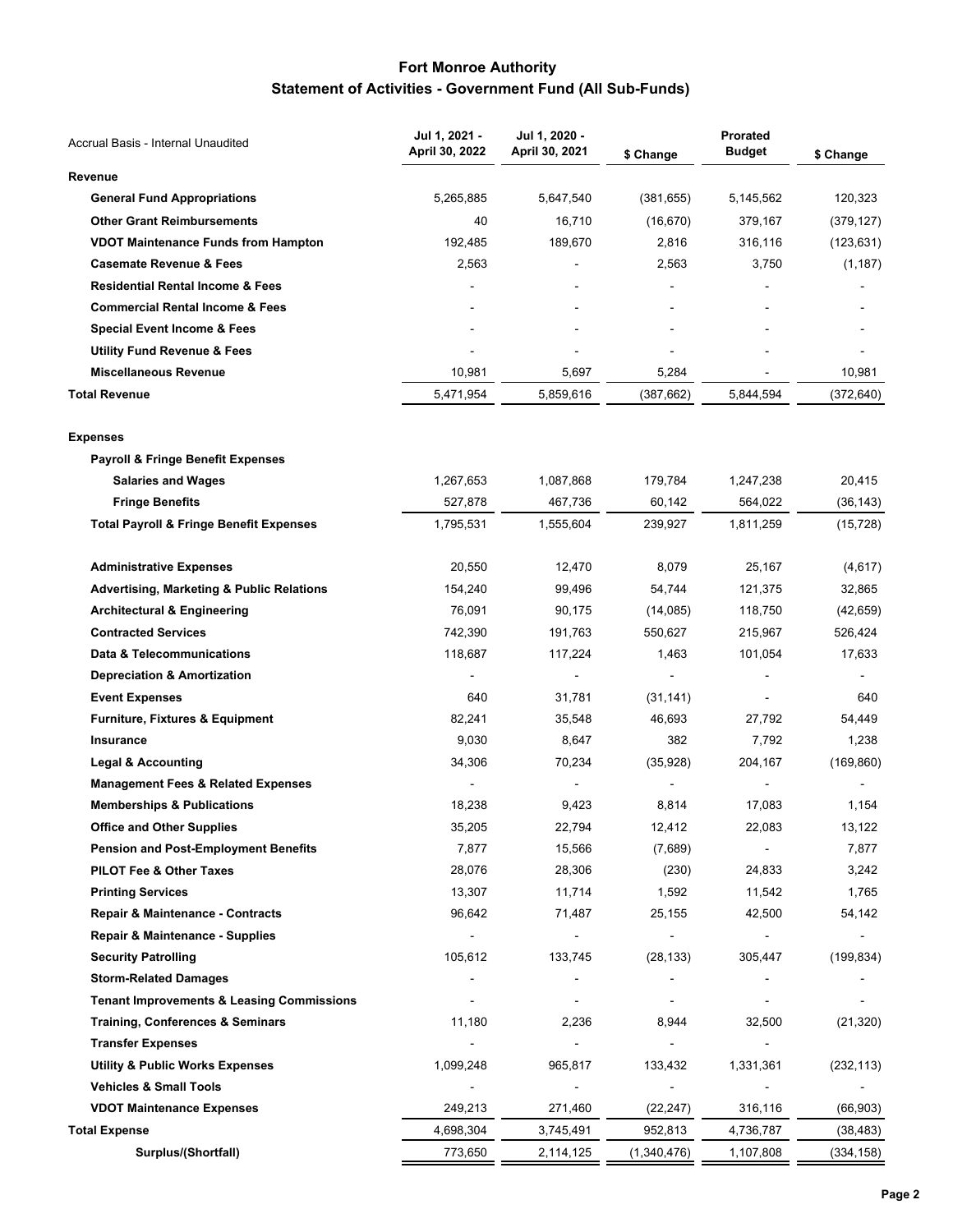# **Statement of Activities - Government Fund (Casemate Museum Sub-Fund)**

| Accrual Basis - Internal Unaudited                   | Jul 1, 2021 -  | Jul 1, 2020 -  | <b>Prorated</b>          |               |           |
|------------------------------------------------------|----------------|----------------|--------------------------|---------------|-----------|
|                                                      | April 30, 2022 | April 30, 2021 | \$ Change                | <b>Budget</b> | \$ Change |
| Revenue                                              |                |                |                          |               |           |
| <b>General Fund Appropriations</b>                   |                |                |                          |               |           |
| <b>Other Grant Reimbursements</b>                    |                |                |                          |               |           |
| <b>VDOT Maintenance Funds from Hampton</b>           |                |                |                          |               |           |
| <b>Casemate Revenue &amp; Fees</b>                   | 1,795          |                | 1,795                    | 3,750         | (1,955)   |
| <b>Residential Rental Income &amp; Fees</b>          |                |                |                          |               |           |
| <b>Commercial Rental Income &amp; Fees</b>           |                |                |                          |               |           |
| <b>Special Event Income &amp; Fees</b>               |                |                |                          |               |           |
| <b>Utility Fund Revenue &amp; Fees</b>               |                |                |                          |               |           |
| <b>Miscellaneous Revenue</b>                         |                | 9              | (9)                      |               |           |
| <b>Total Revenue</b>                                 | 1,795          | 9              | 1,786                    | 3,750         | (1,955)   |
| <b>Expenses</b>                                      |                |                |                          |               |           |
| <b>Payroll &amp; Fringe Benefit Expenses</b>         |                |                |                          |               |           |
| <b>Salaries and Wages</b>                            | 248,635        | 165,863        | 82,771                   | 244,947       | 3,688     |
| <b>Fringe Benefits</b>                               | 96,218         | 60,687         | 35,530                   | 120,340       | (24, 122) |
| <b>Total Payroll &amp; Fringe Benefit Expenses</b>   | 344,852        | 226,550        | 118,302                  | 365,287       | (20, 435) |
| <b>Administrative Expenses</b>                       | 1,512          | 3,761          | (2, 249)                 | 4,583         | (3,071)   |
| <b>Advertising, Marketing &amp; Public Relations</b> | 5,214          | 1,849          | 3,365                    | 15,833        | (10, 619) |
| <b>Architectural &amp; Engineering</b>               |                |                |                          |               |           |
| <b>Contracted Services</b>                           | 90,335         | 32,372         | 57,963                   | 25,800        | 64,535    |
| Data & Telecommunications                            | 6,636          | 5,354          | 1,282                    | 5,417         | 1,219     |
| <b>Depreciation &amp; Amortization</b>               |                |                |                          |               |           |
| <b>Event Expenses</b>                                | 140            |                | 140                      |               | 140       |
| <b>Furniture, Fixtures &amp; Equipment</b>           | 36,972         | 14,761         | 22,211                   | 11,750        | 25,222    |
| <b>Insurance</b>                                     | 1,394          | 1,389          | 5                        | 1,500         | (106)     |
| <b>Legal &amp; Accounting</b>                        |                |                |                          |               |           |
| <b>Management Fees &amp; Related Expenses</b>        |                |                |                          |               |           |
| <b>Memberships &amp; Publications</b>                | 3,593          | 1,835          | 1,758                    | 2,917         | 676       |
| <b>Office and Other Supplies</b>                     | 20,070         | 7,081          | 12,989                   | 8,750         | 11,320    |
| <b>Pension and Post-Employment Benefits</b>          | 6,189          | 8,461          | (2,272)                  |               | 6,189     |
| PILOT Fee & Other Taxes                              |                |                | $\overline{\phantom{a}}$ |               |           |
| <b>Printing Services</b>                             | 2,929          | 3,546          | (616)                    | 4,167         | (1,237)   |
| Repair & Maintenance - Contracts                     | 38,994         | 39,832         | (838)                    | 24,167        | 14,827    |
| Repair & Maintenance - Supplies                      |                |                |                          |               |           |
| <b>Security Patrolling</b>                           | 110            | 98             | 13                       | 51,667        | (51, 556) |
| <b>Storm-Related Damages</b>                         |                |                |                          |               |           |
| <b>Tenant Improvements &amp; Leasing Commissions</b> |                |                | $\overline{\phantom{a}}$ |               |           |
| <b>Training, Conferences &amp; Seminars</b>          | 572            | 211            | 361                      | 11,250        | (10, 678) |
| <b>Transfer Expenses</b>                             |                |                |                          |               |           |
| <b>Utility &amp; Public Works Expenses</b>           | 18,419         | 12,259         | 6,160                    | 20,500        | (2,081)   |
| <b>Vehicles &amp; Small Tools</b>                    |                |                |                          |               |           |
| <b>VDOT Maintenance Expenses</b>                     |                |                |                          |               |           |
| <b>Total Expense</b>                                 | 577,932        | 359,358        | 218,574                  | 553,587       | 24,345    |
| Surplus/(Shortfall)                                  | (576, 137)     | (359, 349)     | (216, 788)               | (549, 837)    | (26, 300) |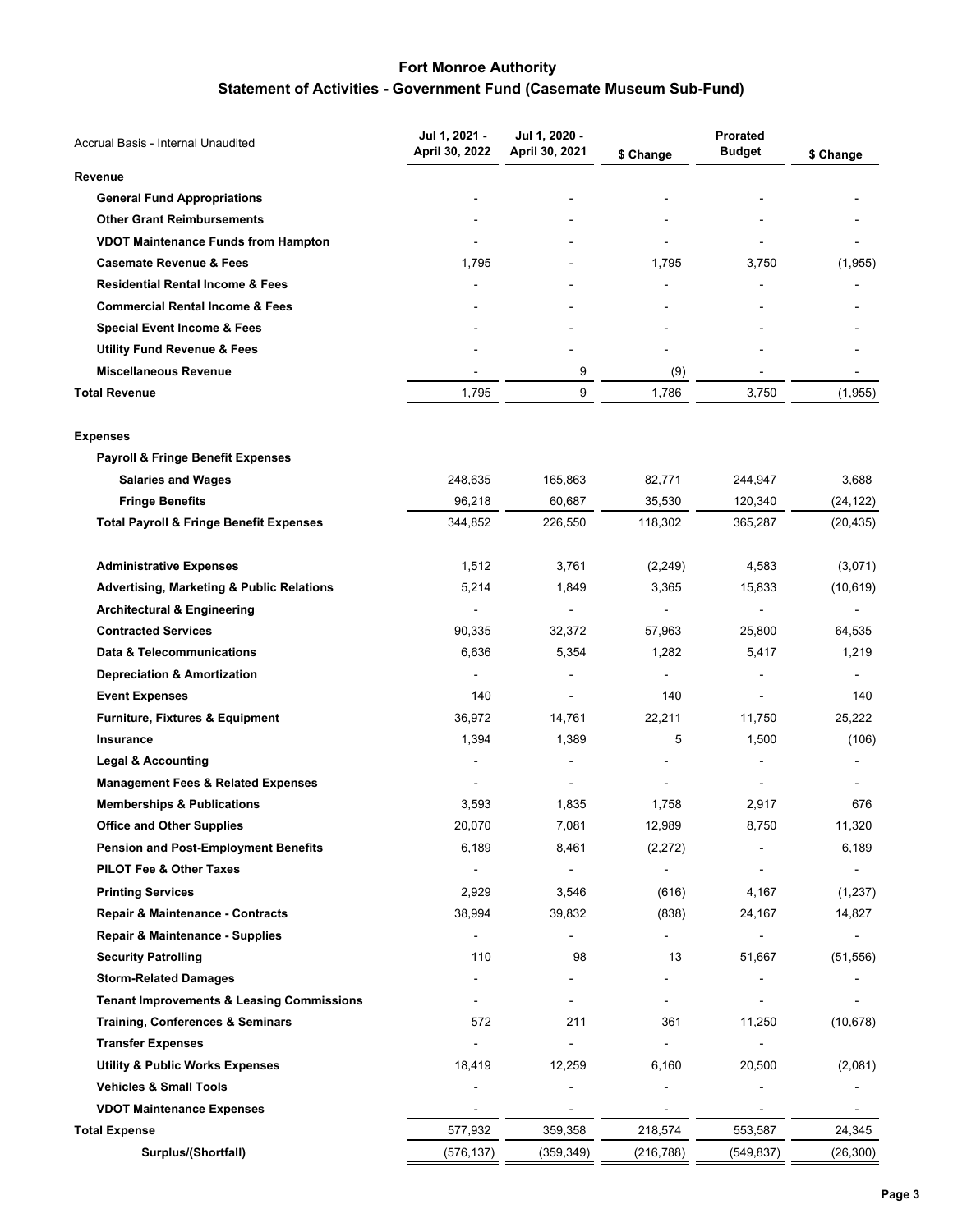# **Fort Monroe Authority Statement of Activities - Government Fund (Visitor Center Sub-Fund)**

| Accrual Basis - Internal Unaudited                   | Jul 1, 2021 -  | Jul 1, 2020 -  |                | Prorated       |           |
|------------------------------------------------------|----------------|----------------|----------------|----------------|-----------|
|                                                      | April 30, 2022 | April 30, 2021 | \$ Change      | <b>Budget</b>  | \$ Change |
| Revenue                                              |                |                |                |                |           |
| <b>General Fund Appropriations</b>                   |                |                |                |                |           |
| <b>Other Grant Reimbursements</b>                    |                |                |                |                |           |
| <b>VDOT Maintenance Funds from Hampton</b>           |                |                |                |                |           |
| <b>Casemate Revenue &amp; Fees</b>                   | 808            |                | 808            |                | 808       |
| <b>Residential Rental Income &amp; Fees</b>          |                |                |                |                |           |
| <b>Commercial Rental Income &amp; Fees</b>           |                |                |                |                |           |
| <b>Special Event Income &amp; Fees</b>               |                |                |                |                |           |
| <b>Utility Fund Revenue &amp; Fees</b>               |                |                |                |                |           |
| <b>Miscellaneous Revenue</b>                         | 35             |                | 35             |                | 35        |
| <b>Total Revenue</b>                                 | 843            | $\blacksquare$ | 843            | $\overline{a}$ | 843       |
| <b>Expenses</b>                                      |                |                |                |                |           |
| <b>Payroll &amp; Fringe Benefit Expenses</b>         |                |                |                |                |           |
| <b>Salaries and Wages</b>                            | 70,693         | 59,819         | 10,874         | 83,717         | (13,023)  |
| <b>Fringe Benefits</b>                               | 21,334         | 22,578         | (1,245)        | 24,916         | (3, 582)  |
| <b>Total Payroll &amp; Fringe Benefit Expenses</b>   | 92,027         | 82,397         | 9,630          | 108,633        | (16,606)  |
| <b>Administrative Expenses</b>                       | 1,089          | 347            | 742            | 1,250          | (161)     |
| <b>Advertising, Marketing &amp; Public Relations</b> | 3,564          |                | 3,564          | 2,708          | 855       |
| <b>Architectural &amp; Engineering</b>               | $\overline{a}$ |                | $\blacksquare$ |                |           |
| <b>Contracted Services</b>                           | 34,054         | 14,583         | 19,471         | 26,833         | 7,220     |
| Data & Telecommunications                            | 2,358          | 12,089         | (9,731)        | 2,917          | (559)     |
| <b>Depreciation &amp; Amortization</b>               | $\overline{a}$ |                |                |                |           |
| <b>Event Expenses</b>                                |                |                |                |                |           |
| Furniture, Fixtures & Equipment                      | 20,854         | 15,138         | 5,716          | 5,208          | 15,646    |
| Insurance                                            | 581            | 772            | (191)          | 667            | (86)      |
| <b>Legal &amp; Accounting</b>                        |                |                |                |                |           |
| <b>Management Fees &amp; Related Expenses</b>        |                |                |                |                |           |
| <b>Memberships &amp; Publications</b>                | 145            | 135            | 10             |                | 145       |
| <b>Office and Other Supplies</b>                     | 1,639          | 2,880          | (1, 241)       | 4,167          | (2,527)   |
| <b>Pension and Post-Employment Benefits</b>          | 104            | 2,613          | (2,509)        |                | 104       |
| PILOT Fee & Other Taxes                              | 948            | 987            | (39)           |                | 948       |
| <b>Printing Services</b>                             | 2,034          | 3,563          | (1,528)        | 3,208          | (1, 174)  |
| Repair & Maintenance - Contracts                     | 38,125         | 11,727         | 26,398         | 7,500          | 30,625    |
| Repair & Maintenance - Supplies                      |                |                |                |                |           |
| <b>Security Patrolling</b>                           | 2,360          | 508            | 1,853          | 54,167         | (51,806)  |
| <b>Storm-Related Damages</b>                         |                |                |                |                |           |
| <b>Tenant Improvements &amp; Leasing Commissions</b> |                |                |                |                |           |
| <b>Training, Conferences &amp; Seminars</b>          |                |                |                | 4,583          | (4, 583)  |
| <b>Transfer Expenses</b>                             |                |                |                |                |           |
| <b>Utility &amp; Public Works Expenses</b>           | 38,397         | 36,058         | 2,339          | 40,000         | (1,603)   |
| <b>Vehicles &amp; Small Tools</b>                    |                |                |                |                |           |
| <b>VDOT Maintenance Expenses</b>                     |                |                |                |                |           |
| <b>Total Expense</b>                                 | 238,279        | 183,796        | 54,482         | 261,841        | (23, 562) |
| Surplus/(Shortfall)                                  | (237, 436)     | (183, 796)     | (53, 639)      | (261, 841)     | 24,405    |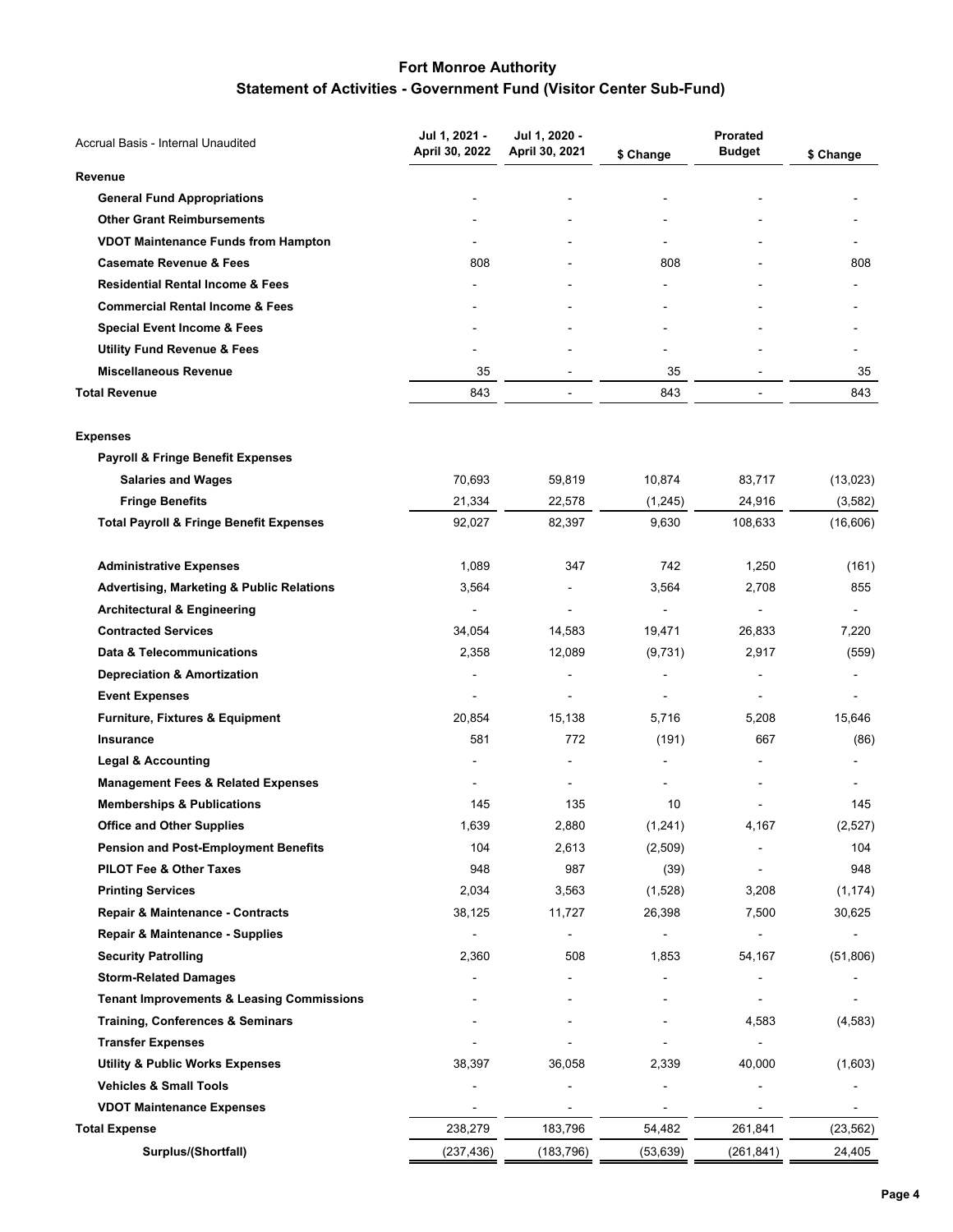# **Fort Monroe Authority Statement of Activities - Enterprise Fund (All Sub-Funds)**

| Accrual Basis - Internal Unaudited                   | Jul 1, 2021 -  | Jul 1, 2020 -  |            | <b>Prorated</b> |            |
|------------------------------------------------------|----------------|----------------|------------|-----------------|------------|
|                                                      | April 30, 2022 | April 30, 2021 | \$ Change  | <b>Budget</b>   | \$ Change  |
| Revenue                                              |                |                |            |                 |            |
| <b>General Fund Appropriations</b>                   |                |                |            |                 |            |
| <b>Other Grant Reimbursements</b>                    |                |                |            |                 |            |
| <b>VDOT Maintenance Funds from Hampton</b>           |                |                |            |                 |            |
| <b>Casemate Revenue &amp; Fees</b>                   |                |                |            |                 |            |
| <b>Residential Rental Income &amp; Fees</b>          | 2,830,921      | 2,819,012      | 11,908     | 2,734,999       | 95,922     |
| <b>Commercial Rental Income &amp; Fees</b>           | 1,668,274      | 1,903,683      | (235, 409) | 1,467,049       | 201,225    |
| <b>Special Event Income &amp; Fees</b>               | 52,649         | 54,019         | (1,370)    | 92,083          | (39, 434)  |
| <b>Utility Fund Revenue &amp; Fees</b>               | 1,590,587      | 1,397,297      | 193,290    | 1,589,340       | 1,247      |
| <b>Miscellaneous Revenue</b>                         |                |                |            |                 |            |
| <b>Total Revenue</b>                                 | 6,142,431      | 6,174,011      | (31,580)   | 5,883,472       | 258,959    |
| <b>Expenses</b>                                      |                |                |            |                 |            |
| <b>Payroll &amp; Fringe Benefit Expenses</b>         |                |                |            |                 |            |
| <b>Salaries and Wages</b>                            | 230,919        | 195,504        | 35,415     | 232,423         | (1,504)    |
| <b>Fringe Benefits</b>                               | 89,710         | 77,867         | 11,843     | 84,061          | 5,649      |
| <b>Total Payroll &amp; Fringe Benefit Expenses</b>   | 320,629        | 273,371        | 47,258     | 316,483         | 4,146      |
| <b>Administrative Expenses</b>                       | 6,805          | 39,068         | (32, 262)  | 4,867           | 1,939      |
| <b>Advertising, Marketing &amp; Public Relations</b> | 4,023          | 9,414          | (5, 391)   | 9,583           | (5, 561)   |
| <b>Architectural &amp; Engineering</b>               | $\overline{a}$ |                |            |                 |            |
| <b>Contracted Services</b>                           | 888,570        | 761,134        | 127,435    | 951,795         | (63, 225)  |
| Data & Telecommunications                            | 12,488         | 16,644         | (4, 156)   | 22,867          | (10, 378)  |
| <b>Depreciation &amp; Amortization</b>               | 36,123         | 32,322         | 3,802      |                 | 36,123     |
| <b>Event Expenses</b>                                | 12,504         | 14,987         | (2, 482)   | 12,500          | 4          |
| <b>Furniture, Fixtures &amp; Equipment</b>           | 52,676         | 55,061         | (2,385)    | 50,050          | 2,626      |
| Insurance                                            | 70,963         | 80,456         | (9, 493)   | 72,000          | (1,037)    |
| <b>Legal &amp; Accounting</b>                        | 3,544          | 10,766         | (7, 223)   | 6,250           | (2,706)    |
| <b>Management Fees &amp; Related Expenses</b>        | 272,004        | 354,019        | (82,015)   | 282,122         | (10, 118)  |
| <b>Memberships &amp; Publications</b>                | 84             | 84             |            |                 | 84         |
| <b>Office and Other Supplies</b>                     | 1,933          | 18,566         | (16, 632)  | 2,958           | (1,025)    |
| <b>Pension and Post-Employment Benefits</b>          | 1,939          | (291)          | 2,229      |                 | 1,939      |
| <b>PILOT Fee &amp; Other Taxes</b>                   | 865,998        | 1,072,082      | (206, 085) | 795,133         | 70,865     |
| <b>Printing Services</b>                             | 1,535          |                | 1,535      |                 | 1,535      |
| Repair & Maintenance - Contracts                     | 765,217        | 806,841        | (41, 624)  | 646,321         | 118,896    |
| Repair & Maintenance - Supplies                      | 144,982        | 67,446         | 77,536     | 54,808          | 90,174     |
| <b>Security Patrolling</b>                           |                |                |            |                 |            |
| <b>Storm-Related Damages</b>                         |                | 276,098        | (276,098)  |                 |            |
| <b>Tenant Improvements &amp; Leasing Commissions</b> | 14,146         | 2,527          | 11,619     | 121,793         | (107, 647) |
| <b>Training, Conferences &amp; Seminars</b>          | 1,270          | 1,261          | 9          | 6,950           | (5,680)    |
| <b>Transfer Expense</b>                              | $\blacksquare$ | 200,877        | (200, 877) |                 |            |
| <b>Utility &amp; Public Works Expenses</b>           | 3,330,545      | 3,477,833      | (147, 288) | 3,627,424       | (296, 879) |
| <b>Vehicles &amp; Small Tools</b>                    | 1,347          | 26,865         | (25, 518)  | 7,375           | (6,028)    |
| <b>VDOT Maintenance Expenses</b>                     |                |                |            |                 |            |
| <b>Total Expense</b>                                 | 6,809,327      | 7,597,432      | (788, 105) | 6,991,279       | (181, 952) |
| Surplus/(Shortfall)                                  | (666,896)      | (1,423,421)    | 756,525    | (1, 107, 808)   | 440,912    |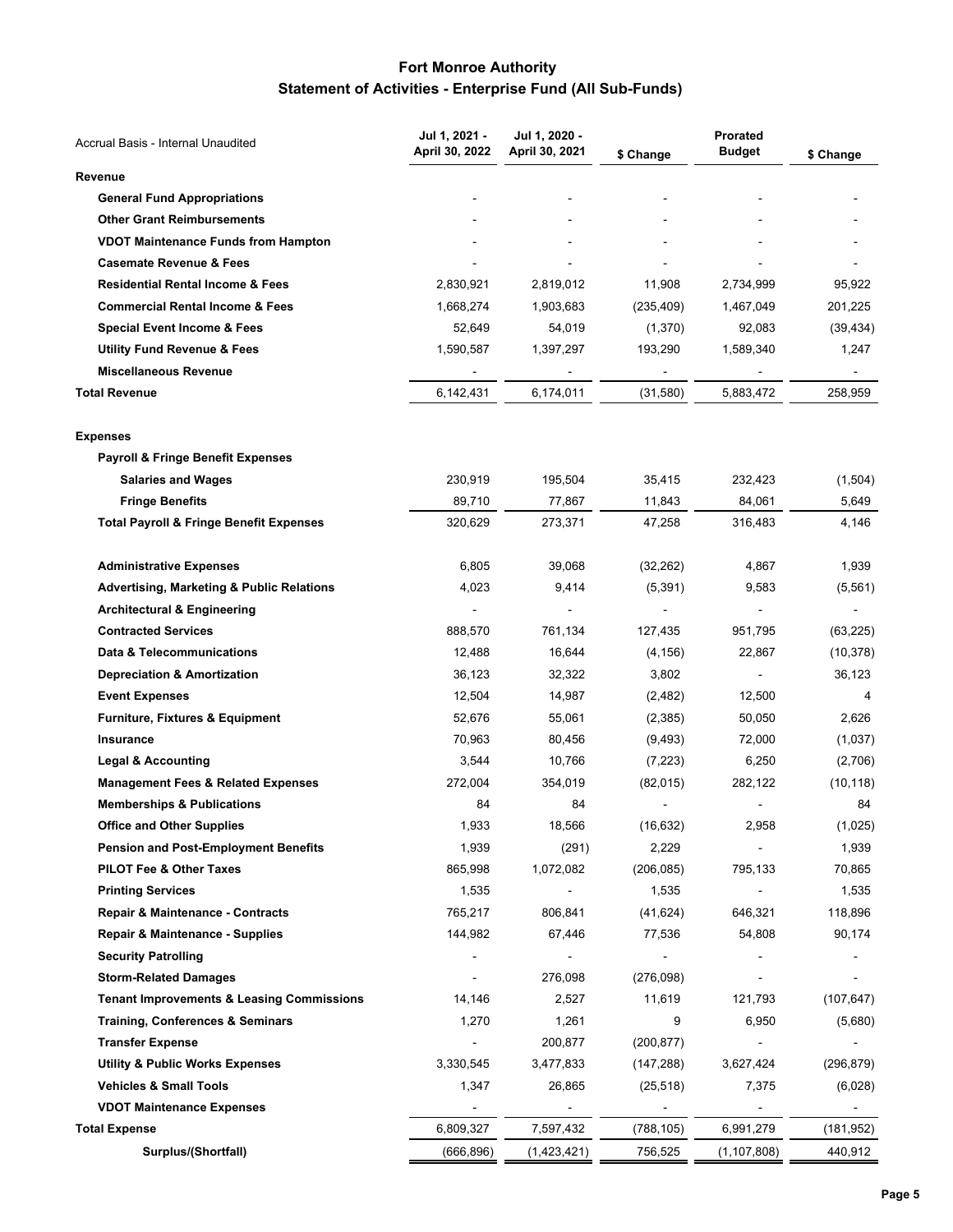# **Statement of Activities - Enterprise Fund (Residential Real Estate Sub-Fund)**

| April 30, 2022<br>April 30, 2021<br><b>Budget</b><br>\$ Change<br>\$ Change<br>Revenue<br><b>General Fund Appropriations</b><br><b>Other Grant Reimbursements</b><br><b>VDOT Maintenance Funds from Hampton</b><br><b>Casemate Revenue &amp; Fees</b><br><b>Residential Rental Income &amp; Fees</b><br>2,830,921<br>2,819,012<br>2,734,999<br>11,908<br>95,922<br><b>Commercial Rental Income &amp; Fees</b><br><b>Special Event Income &amp; Fees</b><br><b>Utility Fund Revenue &amp; Fees</b><br><b>Miscellaneous Revenue</b><br><b>Total Revenue</b><br>2,830,921<br>2,819,012<br>11,908<br>2,734,999<br>95,922<br><b>Expenses</b><br><b>Payroll &amp; Fringe Benefit Expenses</b><br><b>Salaries and Wages</b><br>229,056<br>195,332<br>33,724<br>207,392<br>21,664<br>77,851<br><b>Fringe Benefits</b><br>89,528<br>11,677<br>81,926<br>7,602<br><b>Total Payroll &amp; Fringe Benefit Expenses</b><br>318,584<br>273,183<br>45,401<br>289,318<br>29,266<br><b>Administrative Expenses</b><br>2,499<br>3,137<br>(638)<br>2,667<br>(168)<br><b>Advertising, Marketing &amp; Public Relations</b><br>3,151<br>445<br>2,706<br>2,083<br>1,067<br><b>Architectural &amp; Engineering</b><br><b>Contracted Services</b><br>215,224<br>12,790<br>253,792<br>202,435<br>(38, 567)<br>Data & Telecommunications<br>5,428<br>4,707<br>720<br>5,333<br>94<br><b>Depreciation &amp; Amortization</b><br><b>Event Expenses</b><br>Furniture, Fixtures & Equipment<br>45,300<br>53,328<br>(8,028)<br>46,167<br>(867)<br>108<br>Insurance<br>18,493<br>18,386<br>22,417<br>(3,924)<br><b>Legal &amp; Accounting</b><br>3,544<br>10,766<br>(7, 223)<br>(2,706)<br>6,250<br><b>Management Fees &amp; Related Expenses</b><br><b>Memberships &amp; Publications</b><br><b>Office and Other Supplies</b><br>696<br>1,115<br>(419)<br>1,667<br>(971)<br><b>Pension and Post-Employment Benefits</b><br>1,939<br>(291)<br>2,229<br>1,939<br>PILOT Fee & Other Taxes<br>310,502<br>311,984<br>269,548<br>40,954<br>(1,483)<br><b>Printing Services</b><br>1,535<br>1,535<br>1,535<br>$\overline{\phantom{a}}$<br>Repair & Maintenance - Contracts<br>274,404<br>399,676<br>(125, 273)<br>295,333<br>(20, 930)<br><b>Repair &amp; Maintenance - Supplies</b><br>44,903<br>43,175<br>42,708<br>2,195<br>1,728<br><b>Security Patrolling</b><br><b>Storm-Related Damages</b><br>276,098<br>(276,098)<br><b>Tenant Improvements &amp; Leasing Commissions</b><br>(38, 583)<br>38,583<br>$\blacksquare$<br><b>Training, Conferences &amp; Seminars</b><br>1,162<br>1,233<br>(71)<br>4,583<br>(3, 422)<br><b>Transfer Expenses</b><br>437,775<br><b>Utility &amp; Public Works Expenses</b><br>495,105<br>(57, 330)<br>547,208<br>(109, 433)<br><b>Vehicles &amp; Small Tools</b><br>6,350<br>5,427<br>923<br>3,542<br>2,808<br><b>VDOT Maintenance Expenses</b><br>1,691,487<br>2,099,910<br>(408, 423)<br>1,831,198<br>(139, 712)<br>Surplus/(Shortfall)<br>1,139,434<br>903,801<br>235,633<br>719,103<br>420,332 | Accrual Basis - Internal Unaudited | Jul 1, 2021 - | Jul 1, 2020 - | Prorated |  |
|-------------------------------------------------------------------------------------------------------------------------------------------------------------------------------------------------------------------------------------------------------------------------------------------------------------------------------------------------------------------------------------------------------------------------------------------------------------------------------------------------------------------------------------------------------------------------------------------------------------------------------------------------------------------------------------------------------------------------------------------------------------------------------------------------------------------------------------------------------------------------------------------------------------------------------------------------------------------------------------------------------------------------------------------------------------------------------------------------------------------------------------------------------------------------------------------------------------------------------------------------------------------------------------------------------------------------------------------------------------------------------------------------------------------------------------------------------------------------------------------------------------------------------------------------------------------------------------------------------------------------------------------------------------------------------------------------------------------------------------------------------------------------------------------------------------------------------------------------------------------------------------------------------------------------------------------------------------------------------------------------------------------------------------------------------------------------------------------------------------------------------------------------------------------------------------------------------------------------------------------------------------------------------------------------------------------------------------------------------------------------------------------------------------------------------------------------------------------------------------------------------------------------------------------------------------------------------------------------------------------------------------------------------------------------------------------------------------------------------------------------------------------------------------------------------------------------------------------------------------------------------------------------------------------------------------------------------------------------------------------------|------------------------------------|---------------|---------------|----------|--|
|                                                                                                                                                                                                                                                                                                                                                                                                                                                                                                                                                                                                                                                                                                                                                                                                                                                                                                                                                                                                                                                                                                                                                                                                                                                                                                                                                                                                                                                                                                                                                                                                                                                                                                                                                                                                                                                                                                                                                                                                                                                                                                                                                                                                                                                                                                                                                                                                                                                                                                                                                                                                                                                                                                                                                                                                                                                                                                                                                                                                 |                                    |               |               |          |  |
|                                                                                                                                                                                                                                                                                                                                                                                                                                                                                                                                                                                                                                                                                                                                                                                                                                                                                                                                                                                                                                                                                                                                                                                                                                                                                                                                                                                                                                                                                                                                                                                                                                                                                                                                                                                                                                                                                                                                                                                                                                                                                                                                                                                                                                                                                                                                                                                                                                                                                                                                                                                                                                                                                                                                                                                                                                                                                                                                                                                                 |                                    |               |               |          |  |
|                                                                                                                                                                                                                                                                                                                                                                                                                                                                                                                                                                                                                                                                                                                                                                                                                                                                                                                                                                                                                                                                                                                                                                                                                                                                                                                                                                                                                                                                                                                                                                                                                                                                                                                                                                                                                                                                                                                                                                                                                                                                                                                                                                                                                                                                                                                                                                                                                                                                                                                                                                                                                                                                                                                                                                                                                                                                                                                                                                                                 |                                    |               |               |          |  |
|                                                                                                                                                                                                                                                                                                                                                                                                                                                                                                                                                                                                                                                                                                                                                                                                                                                                                                                                                                                                                                                                                                                                                                                                                                                                                                                                                                                                                                                                                                                                                                                                                                                                                                                                                                                                                                                                                                                                                                                                                                                                                                                                                                                                                                                                                                                                                                                                                                                                                                                                                                                                                                                                                                                                                                                                                                                                                                                                                                                                 |                                    |               |               |          |  |
|                                                                                                                                                                                                                                                                                                                                                                                                                                                                                                                                                                                                                                                                                                                                                                                                                                                                                                                                                                                                                                                                                                                                                                                                                                                                                                                                                                                                                                                                                                                                                                                                                                                                                                                                                                                                                                                                                                                                                                                                                                                                                                                                                                                                                                                                                                                                                                                                                                                                                                                                                                                                                                                                                                                                                                                                                                                                                                                                                                                                 |                                    |               |               |          |  |
|                                                                                                                                                                                                                                                                                                                                                                                                                                                                                                                                                                                                                                                                                                                                                                                                                                                                                                                                                                                                                                                                                                                                                                                                                                                                                                                                                                                                                                                                                                                                                                                                                                                                                                                                                                                                                                                                                                                                                                                                                                                                                                                                                                                                                                                                                                                                                                                                                                                                                                                                                                                                                                                                                                                                                                                                                                                                                                                                                                                                 |                                    |               |               |          |  |
|                                                                                                                                                                                                                                                                                                                                                                                                                                                                                                                                                                                                                                                                                                                                                                                                                                                                                                                                                                                                                                                                                                                                                                                                                                                                                                                                                                                                                                                                                                                                                                                                                                                                                                                                                                                                                                                                                                                                                                                                                                                                                                                                                                                                                                                                                                                                                                                                                                                                                                                                                                                                                                                                                                                                                                                                                                                                                                                                                                                                 |                                    |               |               |          |  |
|                                                                                                                                                                                                                                                                                                                                                                                                                                                                                                                                                                                                                                                                                                                                                                                                                                                                                                                                                                                                                                                                                                                                                                                                                                                                                                                                                                                                                                                                                                                                                                                                                                                                                                                                                                                                                                                                                                                                                                                                                                                                                                                                                                                                                                                                                                                                                                                                                                                                                                                                                                                                                                                                                                                                                                                                                                                                                                                                                                                                 |                                    |               |               |          |  |
|                                                                                                                                                                                                                                                                                                                                                                                                                                                                                                                                                                                                                                                                                                                                                                                                                                                                                                                                                                                                                                                                                                                                                                                                                                                                                                                                                                                                                                                                                                                                                                                                                                                                                                                                                                                                                                                                                                                                                                                                                                                                                                                                                                                                                                                                                                                                                                                                                                                                                                                                                                                                                                                                                                                                                                                                                                                                                                                                                                                                 |                                    |               |               |          |  |
|                                                                                                                                                                                                                                                                                                                                                                                                                                                                                                                                                                                                                                                                                                                                                                                                                                                                                                                                                                                                                                                                                                                                                                                                                                                                                                                                                                                                                                                                                                                                                                                                                                                                                                                                                                                                                                                                                                                                                                                                                                                                                                                                                                                                                                                                                                                                                                                                                                                                                                                                                                                                                                                                                                                                                                                                                                                                                                                                                                                                 |                                    |               |               |          |  |
|                                                                                                                                                                                                                                                                                                                                                                                                                                                                                                                                                                                                                                                                                                                                                                                                                                                                                                                                                                                                                                                                                                                                                                                                                                                                                                                                                                                                                                                                                                                                                                                                                                                                                                                                                                                                                                                                                                                                                                                                                                                                                                                                                                                                                                                                                                                                                                                                                                                                                                                                                                                                                                                                                                                                                                                                                                                                                                                                                                                                 |                                    |               |               |          |  |
|                                                                                                                                                                                                                                                                                                                                                                                                                                                                                                                                                                                                                                                                                                                                                                                                                                                                                                                                                                                                                                                                                                                                                                                                                                                                                                                                                                                                                                                                                                                                                                                                                                                                                                                                                                                                                                                                                                                                                                                                                                                                                                                                                                                                                                                                                                                                                                                                                                                                                                                                                                                                                                                                                                                                                                                                                                                                                                                                                                                                 |                                    |               |               |          |  |
|                                                                                                                                                                                                                                                                                                                                                                                                                                                                                                                                                                                                                                                                                                                                                                                                                                                                                                                                                                                                                                                                                                                                                                                                                                                                                                                                                                                                                                                                                                                                                                                                                                                                                                                                                                                                                                                                                                                                                                                                                                                                                                                                                                                                                                                                                                                                                                                                                                                                                                                                                                                                                                                                                                                                                                                                                                                                                                                                                                                                 |                                    |               |               |          |  |
|                                                                                                                                                                                                                                                                                                                                                                                                                                                                                                                                                                                                                                                                                                                                                                                                                                                                                                                                                                                                                                                                                                                                                                                                                                                                                                                                                                                                                                                                                                                                                                                                                                                                                                                                                                                                                                                                                                                                                                                                                                                                                                                                                                                                                                                                                                                                                                                                                                                                                                                                                                                                                                                                                                                                                                                                                                                                                                                                                                                                 |                                    |               |               |          |  |
|                                                                                                                                                                                                                                                                                                                                                                                                                                                                                                                                                                                                                                                                                                                                                                                                                                                                                                                                                                                                                                                                                                                                                                                                                                                                                                                                                                                                                                                                                                                                                                                                                                                                                                                                                                                                                                                                                                                                                                                                                                                                                                                                                                                                                                                                                                                                                                                                                                                                                                                                                                                                                                                                                                                                                                                                                                                                                                                                                                                                 |                                    |               |               |          |  |
|                                                                                                                                                                                                                                                                                                                                                                                                                                                                                                                                                                                                                                                                                                                                                                                                                                                                                                                                                                                                                                                                                                                                                                                                                                                                                                                                                                                                                                                                                                                                                                                                                                                                                                                                                                                                                                                                                                                                                                                                                                                                                                                                                                                                                                                                                                                                                                                                                                                                                                                                                                                                                                                                                                                                                                                                                                                                                                                                                                                                 |                                    |               |               |          |  |
|                                                                                                                                                                                                                                                                                                                                                                                                                                                                                                                                                                                                                                                                                                                                                                                                                                                                                                                                                                                                                                                                                                                                                                                                                                                                                                                                                                                                                                                                                                                                                                                                                                                                                                                                                                                                                                                                                                                                                                                                                                                                                                                                                                                                                                                                                                                                                                                                                                                                                                                                                                                                                                                                                                                                                                                                                                                                                                                                                                                                 |                                    |               |               |          |  |
|                                                                                                                                                                                                                                                                                                                                                                                                                                                                                                                                                                                                                                                                                                                                                                                                                                                                                                                                                                                                                                                                                                                                                                                                                                                                                                                                                                                                                                                                                                                                                                                                                                                                                                                                                                                                                                                                                                                                                                                                                                                                                                                                                                                                                                                                                                                                                                                                                                                                                                                                                                                                                                                                                                                                                                                                                                                                                                                                                                                                 |                                    |               |               |          |  |
|                                                                                                                                                                                                                                                                                                                                                                                                                                                                                                                                                                                                                                                                                                                                                                                                                                                                                                                                                                                                                                                                                                                                                                                                                                                                                                                                                                                                                                                                                                                                                                                                                                                                                                                                                                                                                                                                                                                                                                                                                                                                                                                                                                                                                                                                                                                                                                                                                                                                                                                                                                                                                                                                                                                                                                                                                                                                                                                                                                                                 |                                    |               |               |          |  |
|                                                                                                                                                                                                                                                                                                                                                                                                                                                                                                                                                                                                                                                                                                                                                                                                                                                                                                                                                                                                                                                                                                                                                                                                                                                                                                                                                                                                                                                                                                                                                                                                                                                                                                                                                                                                                                                                                                                                                                                                                                                                                                                                                                                                                                                                                                                                                                                                                                                                                                                                                                                                                                                                                                                                                                                                                                                                                                                                                                                                 |                                    |               |               |          |  |
|                                                                                                                                                                                                                                                                                                                                                                                                                                                                                                                                                                                                                                                                                                                                                                                                                                                                                                                                                                                                                                                                                                                                                                                                                                                                                                                                                                                                                                                                                                                                                                                                                                                                                                                                                                                                                                                                                                                                                                                                                                                                                                                                                                                                                                                                                                                                                                                                                                                                                                                                                                                                                                                                                                                                                                                                                                                                                                                                                                                                 |                                    |               |               |          |  |
|                                                                                                                                                                                                                                                                                                                                                                                                                                                                                                                                                                                                                                                                                                                                                                                                                                                                                                                                                                                                                                                                                                                                                                                                                                                                                                                                                                                                                                                                                                                                                                                                                                                                                                                                                                                                                                                                                                                                                                                                                                                                                                                                                                                                                                                                                                                                                                                                                                                                                                                                                                                                                                                                                                                                                                                                                                                                                                                                                                                                 |                                    |               |               |          |  |
|                                                                                                                                                                                                                                                                                                                                                                                                                                                                                                                                                                                                                                                                                                                                                                                                                                                                                                                                                                                                                                                                                                                                                                                                                                                                                                                                                                                                                                                                                                                                                                                                                                                                                                                                                                                                                                                                                                                                                                                                                                                                                                                                                                                                                                                                                                                                                                                                                                                                                                                                                                                                                                                                                                                                                                                                                                                                                                                                                                                                 |                                    |               |               |          |  |
|                                                                                                                                                                                                                                                                                                                                                                                                                                                                                                                                                                                                                                                                                                                                                                                                                                                                                                                                                                                                                                                                                                                                                                                                                                                                                                                                                                                                                                                                                                                                                                                                                                                                                                                                                                                                                                                                                                                                                                                                                                                                                                                                                                                                                                                                                                                                                                                                                                                                                                                                                                                                                                                                                                                                                                                                                                                                                                                                                                                                 |                                    |               |               |          |  |
|                                                                                                                                                                                                                                                                                                                                                                                                                                                                                                                                                                                                                                                                                                                                                                                                                                                                                                                                                                                                                                                                                                                                                                                                                                                                                                                                                                                                                                                                                                                                                                                                                                                                                                                                                                                                                                                                                                                                                                                                                                                                                                                                                                                                                                                                                                                                                                                                                                                                                                                                                                                                                                                                                                                                                                                                                                                                                                                                                                                                 |                                    |               |               |          |  |
|                                                                                                                                                                                                                                                                                                                                                                                                                                                                                                                                                                                                                                                                                                                                                                                                                                                                                                                                                                                                                                                                                                                                                                                                                                                                                                                                                                                                                                                                                                                                                                                                                                                                                                                                                                                                                                                                                                                                                                                                                                                                                                                                                                                                                                                                                                                                                                                                                                                                                                                                                                                                                                                                                                                                                                                                                                                                                                                                                                                                 |                                    |               |               |          |  |
|                                                                                                                                                                                                                                                                                                                                                                                                                                                                                                                                                                                                                                                                                                                                                                                                                                                                                                                                                                                                                                                                                                                                                                                                                                                                                                                                                                                                                                                                                                                                                                                                                                                                                                                                                                                                                                                                                                                                                                                                                                                                                                                                                                                                                                                                                                                                                                                                                                                                                                                                                                                                                                                                                                                                                                                                                                                                                                                                                                                                 |                                    |               |               |          |  |
|                                                                                                                                                                                                                                                                                                                                                                                                                                                                                                                                                                                                                                                                                                                                                                                                                                                                                                                                                                                                                                                                                                                                                                                                                                                                                                                                                                                                                                                                                                                                                                                                                                                                                                                                                                                                                                                                                                                                                                                                                                                                                                                                                                                                                                                                                                                                                                                                                                                                                                                                                                                                                                                                                                                                                                                                                                                                                                                                                                                                 |                                    |               |               |          |  |
|                                                                                                                                                                                                                                                                                                                                                                                                                                                                                                                                                                                                                                                                                                                                                                                                                                                                                                                                                                                                                                                                                                                                                                                                                                                                                                                                                                                                                                                                                                                                                                                                                                                                                                                                                                                                                                                                                                                                                                                                                                                                                                                                                                                                                                                                                                                                                                                                                                                                                                                                                                                                                                                                                                                                                                                                                                                                                                                                                                                                 |                                    |               |               |          |  |
|                                                                                                                                                                                                                                                                                                                                                                                                                                                                                                                                                                                                                                                                                                                                                                                                                                                                                                                                                                                                                                                                                                                                                                                                                                                                                                                                                                                                                                                                                                                                                                                                                                                                                                                                                                                                                                                                                                                                                                                                                                                                                                                                                                                                                                                                                                                                                                                                                                                                                                                                                                                                                                                                                                                                                                                                                                                                                                                                                                                                 |                                    |               |               |          |  |
|                                                                                                                                                                                                                                                                                                                                                                                                                                                                                                                                                                                                                                                                                                                                                                                                                                                                                                                                                                                                                                                                                                                                                                                                                                                                                                                                                                                                                                                                                                                                                                                                                                                                                                                                                                                                                                                                                                                                                                                                                                                                                                                                                                                                                                                                                                                                                                                                                                                                                                                                                                                                                                                                                                                                                                                                                                                                                                                                                                                                 |                                    |               |               |          |  |
|                                                                                                                                                                                                                                                                                                                                                                                                                                                                                                                                                                                                                                                                                                                                                                                                                                                                                                                                                                                                                                                                                                                                                                                                                                                                                                                                                                                                                                                                                                                                                                                                                                                                                                                                                                                                                                                                                                                                                                                                                                                                                                                                                                                                                                                                                                                                                                                                                                                                                                                                                                                                                                                                                                                                                                                                                                                                                                                                                                                                 |                                    |               |               |          |  |
|                                                                                                                                                                                                                                                                                                                                                                                                                                                                                                                                                                                                                                                                                                                                                                                                                                                                                                                                                                                                                                                                                                                                                                                                                                                                                                                                                                                                                                                                                                                                                                                                                                                                                                                                                                                                                                                                                                                                                                                                                                                                                                                                                                                                                                                                                                                                                                                                                                                                                                                                                                                                                                                                                                                                                                                                                                                                                                                                                                                                 |                                    |               |               |          |  |
|                                                                                                                                                                                                                                                                                                                                                                                                                                                                                                                                                                                                                                                                                                                                                                                                                                                                                                                                                                                                                                                                                                                                                                                                                                                                                                                                                                                                                                                                                                                                                                                                                                                                                                                                                                                                                                                                                                                                                                                                                                                                                                                                                                                                                                                                                                                                                                                                                                                                                                                                                                                                                                                                                                                                                                                                                                                                                                                                                                                                 |                                    |               |               |          |  |
|                                                                                                                                                                                                                                                                                                                                                                                                                                                                                                                                                                                                                                                                                                                                                                                                                                                                                                                                                                                                                                                                                                                                                                                                                                                                                                                                                                                                                                                                                                                                                                                                                                                                                                                                                                                                                                                                                                                                                                                                                                                                                                                                                                                                                                                                                                                                                                                                                                                                                                                                                                                                                                                                                                                                                                                                                                                                                                                                                                                                 |                                    |               |               |          |  |
|                                                                                                                                                                                                                                                                                                                                                                                                                                                                                                                                                                                                                                                                                                                                                                                                                                                                                                                                                                                                                                                                                                                                                                                                                                                                                                                                                                                                                                                                                                                                                                                                                                                                                                                                                                                                                                                                                                                                                                                                                                                                                                                                                                                                                                                                                                                                                                                                                                                                                                                                                                                                                                                                                                                                                                                                                                                                                                                                                                                                 |                                    |               |               |          |  |
|                                                                                                                                                                                                                                                                                                                                                                                                                                                                                                                                                                                                                                                                                                                                                                                                                                                                                                                                                                                                                                                                                                                                                                                                                                                                                                                                                                                                                                                                                                                                                                                                                                                                                                                                                                                                                                                                                                                                                                                                                                                                                                                                                                                                                                                                                                                                                                                                                                                                                                                                                                                                                                                                                                                                                                                                                                                                                                                                                                                                 |                                    |               |               |          |  |
|                                                                                                                                                                                                                                                                                                                                                                                                                                                                                                                                                                                                                                                                                                                                                                                                                                                                                                                                                                                                                                                                                                                                                                                                                                                                                                                                                                                                                                                                                                                                                                                                                                                                                                                                                                                                                                                                                                                                                                                                                                                                                                                                                                                                                                                                                                                                                                                                                                                                                                                                                                                                                                                                                                                                                                                                                                                                                                                                                                                                 |                                    |               |               |          |  |
|                                                                                                                                                                                                                                                                                                                                                                                                                                                                                                                                                                                                                                                                                                                                                                                                                                                                                                                                                                                                                                                                                                                                                                                                                                                                                                                                                                                                                                                                                                                                                                                                                                                                                                                                                                                                                                                                                                                                                                                                                                                                                                                                                                                                                                                                                                                                                                                                                                                                                                                                                                                                                                                                                                                                                                                                                                                                                                                                                                                                 |                                    |               |               |          |  |
|                                                                                                                                                                                                                                                                                                                                                                                                                                                                                                                                                                                                                                                                                                                                                                                                                                                                                                                                                                                                                                                                                                                                                                                                                                                                                                                                                                                                                                                                                                                                                                                                                                                                                                                                                                                                                                                                                                                                                                                                                                                                                                                                                                                                                                                                                                                                                                                                                                                                                                                                                                                                                                                                                                                                                                                                                                                                                                                                                                                                 |                                    |               |               |          |  |
|                                                                                                                                                                                                                                                                                                                                                                                                                                                                                                                                                                                                                                                                                                                                                                                                                                                                                                                                                                                                                                                                                                                                                                                                                                                                                                                                                                                                                                                                                                                                                                                                                                                                                                                                                                                                                                                                                                                                                                                                                                                                                                                                                                                                                                                                                                                                                                                                                                                                                                                                                                                                                                                                                                                                                                                                                                                                                                                                                                                                 |                                    |               |               |          |  |
|                                                                                                                                                                                                                                                                                                                                                                                                                                                                                                                                                                                                                                                                                                                                                                                                                                                                                                                                                                                                                                                                                                                                                                                                                                                                                                                                                                                                                                                                                                                                                                                                                                                                                                                                                                                                                                                                                                                                                                                                                                                                                                                                                                                                                                                                                                                                                                                                                                                                                                                                                                                                                                                                                                                                                                                                                                                                                                                                                                                                 |                                    |               |               |          |  |
|                                                                                                                                                                                                                                                                                                                                                                                                                                                                                                                                                                                                                                                                                                                                                                                                                                                                                                                                                                                                                                                                                                                                                                                                                                                                                                                                                                                                                                                                                                                                                                                                                                                                                                                                                                                                                                                                                                                                                                                                                                                                                                                                                                                                                                                                                                                                                                                                                                                                                                                                                                                                                                                                                                                                                                                                                                                                                                                                                                                                 |                                    |               |               |          |  |
|                                                                                                                                                                                                                                                                                                                                                                                                                                                                                                                                                                                                                                                                                                                                                                                                                                                                                                                                                                                                                                                                                                                                                                                                                                                                                                                                                                                                                                                                                                                                                                                                                                                                                                                                                                                                                                                                                                                                                                                                                                                                                                                                                                                                                                                                                                                                                                                                                                                                                                                                                                                                                                                                                                                                                                                                                                                                                                                                                                                                 | <b>Total Expense</b>               |               |               |          |  |
|                                                                                                                                                                                                                                                                                                                                                                                                                                                                                                                                                                                                                                                                                                                                                                                                                                                                                                                                                                                                                                                                                                                                                                                                                                                                                                                                                                                                                                                                                                                                                                                                                                                                                                                                                                                                                                                                                                                                                                                                                                                                                                                                                                                                                                                                                                                                                                                                                                                                                                                                                                                                                                                                                                                                                                                                                                                                                                                                                                                                 |                                    |               |               |          |  |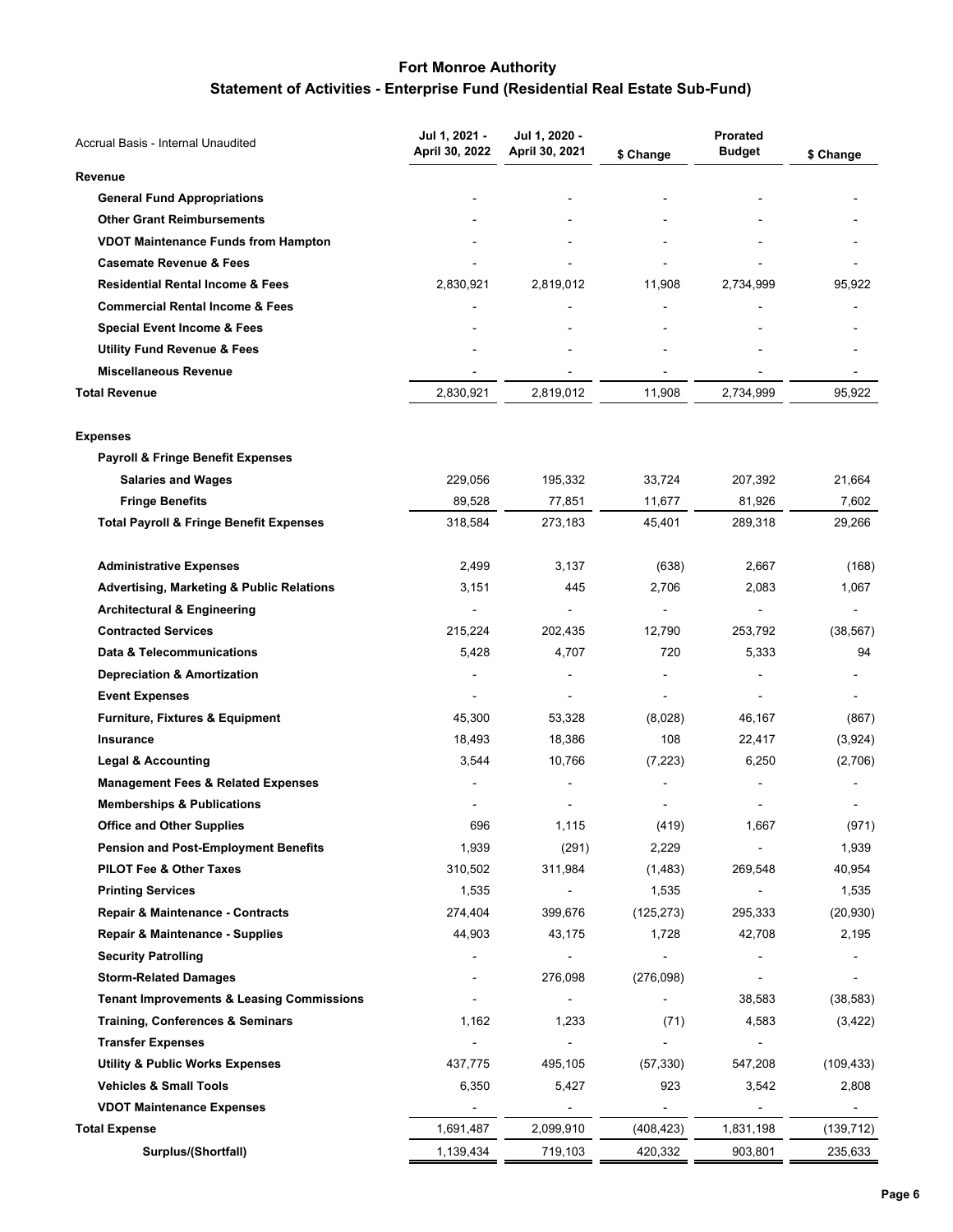# **Statement of Activities - Enterprise Fund (Commercial Real Estate Sub-Fund)**

| Accrual Basis - Internal Unaudited                   | Jul 1, 2021 -  | Jul 1, 2020 -  |                | Prorated      |           |
|------------------------------------------------------|----------------|----------------|----------------|---------------|-----------|
|                                                      | April 30, 2022 | April 30, 2021 | \$ Change      | <b>Budget</b> | \$ Change |
| Revenue                                              |                |                |                |               |           |
| <b>General Fund Appropriations</b>                   |                |                |                |               |           |
| <b>Other Grant Reimbursements</b>                    |                |                |                |               |           |
| <b>VDOT Maintenance Funds from Hampton</b>           |                |                |                |               |           |
| <b>Casemate Revenue &amp; Fees</b>                   |                |                |                |               |           |
| <b>Residential Rental Income &amp; Fees</b>          |                |                |                |               |           |
| <b>Commercial Rental Income &amp; Fees</b>           | 1,668,274      | 1,503,552      | 164,722        | 1,467,049     | 201,225   |
| <b>Special Event Income &amp; Fees</b>               |                |                |                |               |           |
| <b>Utility Fund Revenue &amp; Fees</b>               |                |                |                |               |           |
| <b>Miscellaneous Revenue</b>                         |                |                |                |               |           |
| <b>Total Revenue</b>                                 | 1,668,274      | 1,503,552      | 164,722        | 1,467,049     | 201,225   |
| <b>Expenses</b>                                      |                |                |                |               |           |
| <b>Payroll &amp; Fringe Benefit Expenses</b>         |                |                |                |               |           |
| <b>Salaries and Wages</b>                            |                |                |                |               |           |
| <b>Fringe Benefits</b>                               |                |                |                |               |           |
| <b>Total Payroll &amp; Fringe Benefit Expenses</b>   | $\blacksquare$ | $\blacksquare$ |                | ۰             |           |
| <b>Administrative Expenses</b>                       | 760            | 14,080         | (13, 320)      | 200           | 560       |
| <b>Advertising, Marketing &amp; Public Relations</b> |                |                |                |               |           |
| <b>Architectural &amp; Engineering</b>               |                |                |                |               |           |
| <b>Contracted Services</b>                           | 662,637        | 525,389        | 137,247        | 688,837       | (26, 200) |
| Data & Telecommunications                            | 5,497          | 6,515          | (1,019)        | 16,700        | (11, 203) |
| <b>Depreciation &amp; Amortization</b>               | 36,123         | 32,322         | 3,802          |               | 36,123    |
| <b>Event Expenses</b>                                |                |                |                |               |           |
| <b>Furniture, Fixtures &amp; Equipment</b>           | 177            |                | 177            | 800           | (623)     |
| Insurance                                            | 50,950         | 50,745         | 205            | 48,750        | 2,200     |
| <b>Legal &amp; Accounting</b>                        | ÷,             |                | $\blacksquare$ | ÷             |           |
| <b>Management Fees &amp; Related Expenses</b>        | 272,004        | 266,905        | 5,099          | 282,122       | (10, 118) |
| <b>Memberships &amp; Publications</b>                |                |                |                |               |           |
| <b>Office and Other Supplies</b>                     | 925            | 1,584          | (659)          | 667           | 258       |
| <b>Pension and Post-Employment Benefits</b>          |                |                |                |               |           |
| PILOT Fee & Other Taxes                              | 540,554        | 719,718        | (179, 164)     | 514,644       | 25,909    |
| <b>Printing Services</b>                             | $\overline{a}$ |                | $\blacksquare$ |               |           |
| Repair & Maintenance - Contracts                     | 489,600        | 390,908        | 98,692         | 342,654       | 146,946   |
| <b>Repair &amp; Maintenance - Supplies</b>           | 71,334         | 15,700         | 55,634         | 10,767        | 60,567    |
| <b>Security Patrolling</b>                           |                |                |                |               |           |
| <b>Storm-Related Damages</b>                         |                |                |                |               |           |
| <b>Tenant Improvements &amp; Leasing Commissions</b> | 14,146         | 2,527          | 11,619         | 83,210        | (69,064)  |
| <b>Training, Conferences &amp; Seminars</b>          | 108            |                | 108            | 700           | (592)     |
| <b>Transfer Expenses</b>                             |                | 200,877        | (200, 877)     |               |           |
| <b>Utility &amp; Public Works Expenses</b>           | 757,576        | 773,121        | (15, 545)      | 800,300       | (42, 724) |
| <b>Vehicles &amp; Small Tools</b>                    | (1, 573)       | 2,073          | (3,646)        | 3,333         | (4,906)   |
| <b>VDOT Maintenance Expenses</b>                     |                |                |                |               |           |
| <b>Total Expense</b>                                 | 2,900,817      | 3,002,465      | (101,647)      | 2,793,683     | 107,134   |
| Surplus/(Shortfall)                                  | (1, 232, 543)  | (1,498,912)    | 266,369        | (1,326,634)   | 94,091    |
|                                                      |                |                |                |               |           |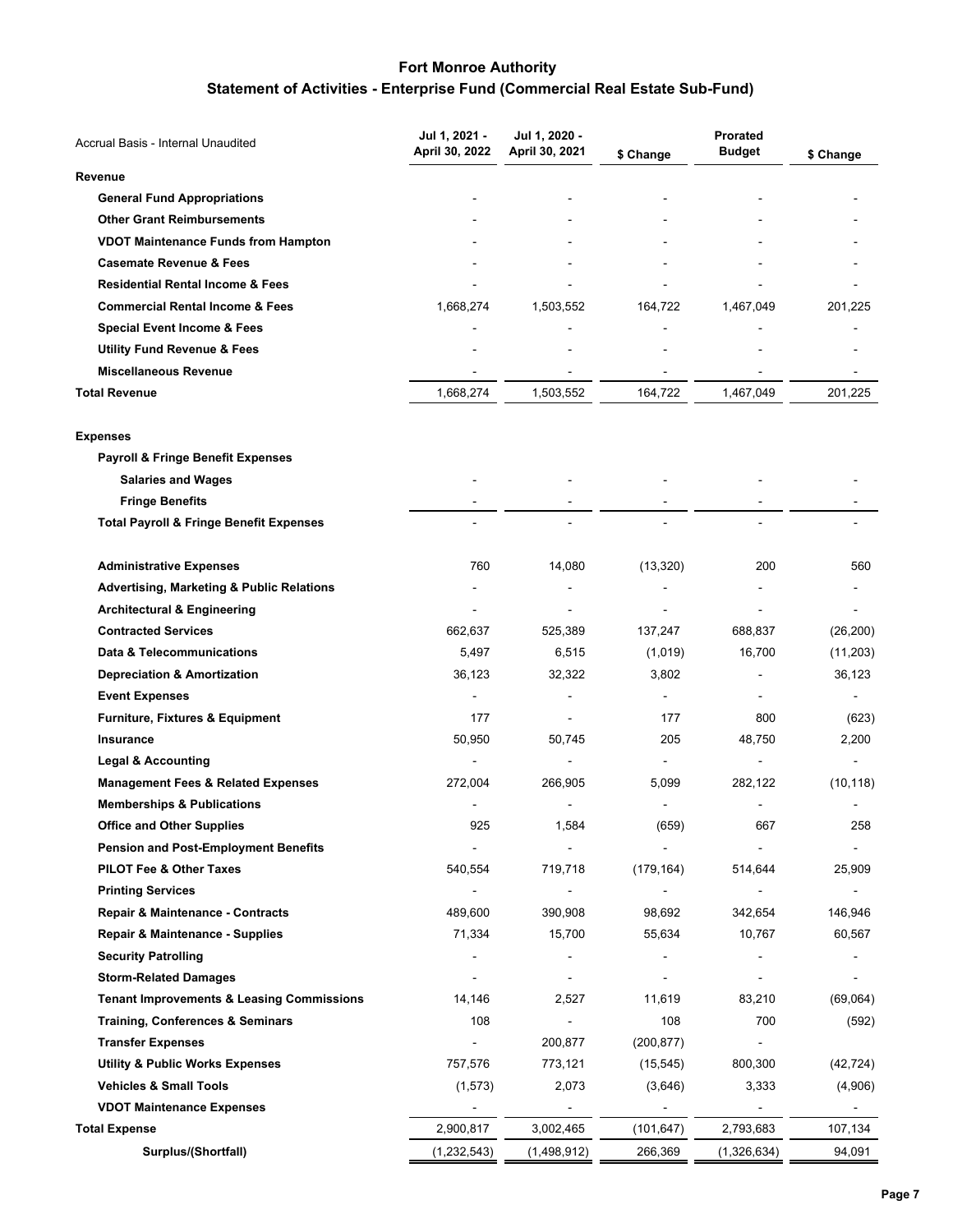# **Fort Monroe Authority Statement of Activities - Enterprise Fund (Special Events Sub-Fund)**

| Accrual Basis - Internal Unaudited                   | Jul 1, 2021 -  | Jul 1, 2020 -  |                | <b>Prorated</b> |                |
|------------------------------------------------------|----------------|----------------|----------------|-----------------|----------------|
|                                                      | April 30, 2022 | April 30, 2021 | \$ Change      | <b>Budget</b>   | \$ Change      |
| Revenue                                              |                |                |                |                 |                |
| <b>General Fund Appropriations</b>                   |                |                |                |                 |                |
| <b>Other Grant Reimbursements</b>                    |                |                |                |                 |                |
| <b>VDOT Maintenance Funds from Hampton</b>           |                |                |                |                 |                |
| <b>Casemate Revenue &amp; Fees</b>                   |                |                |                |                 |                |
| <b>Residential Rental Income &amp; Fees</b>          |                |                |                |                 |                |
| <b>Commercial Rental Income &amp; Fees</b>           |                |                |                |                 |                |
| <b>Special Event Income &amp; Fees</b>               | 52,649         | 54,019         | (1,370)        | 92,083          | (39, 434)      |
| <b>Utility Fund Revenue &amp; Fees</b>               |                |                |                |                 |                |
| <b>Miscellaneous Revenue</b>                         |                |                |                |                 |                |
| <b>Total Revenue</b>                                 | 52,649         | 54,019         | (1,370)        | 92,083          | (39, 434)      |
| <b>Expenses</b>                                      |                |                |                |                 |                |
| <b>Payroll &amp; Fringe Benefit Expenses</b>         |                |                |                |                 |                |
| <b>Salaries and Wages</b>                            | 1,863          | 172            | 1,691          | 25,031          | (23, 168)      |
| <b>Fringe Benefits</b>                               | 182            | 16             | 166            | 2,135           | (1,953)        |
| <b>Total Payroll &amp; Fringe Benefit Expenses</b>   | 2,045          | 188            | 1,857          | 27,166          | (25, 121)      |
| <b>Administrative Expenses</b>                       | 2,858          | 2,419          | 439            | 2,000           | 858            |
| <b>Advertising, Marketing &amp; Public Relations</b> | 872            | 8,969          | (8,097)        | 7,500           | (6,628)        |
| <b>Architectural &amp; Engineering</b>               | $\overline{a}$ | $\blacksquare$ |                | ÷,              |                |
| <b>Contracted Services</b>                           | 10,709         | 7,001          | 3,708          | 9,167           | 1,542          |
| Data & Telecommunications                            | 1,564          | 1,286          | 278            | 833             | 731            |
| <b>Depreciation &amp; Amortization</b>               | $\overline{a}$ | ÷,             | $\blacksquare$ |                 |                |
| <b>Event Expenses</b>                                | 12,504         | 14,987         | (2,482)        | 12,500          | 4              |
| Furniture, Fixtures & Equipment                      | 7,199          | 1,733          | 5,466          | 3,083           | 4,116          |
| Insurance                                            | 865            | 1,150          | (285)          | 833             | 32             |
| <b>Legal &amp; Accounting</b>                        | ۰              |                |                |                 |                |
| <b>Management Fees &amp; Related Expenses</b>        |                |                |                |                 |                |
| <b>Memberships &amp; Publications</b>                | 84             | 84             |                |                 | 84             |
| <b>Office and Other Supplies</b>                     | 313            |                | 313            | 625             | (312)          |
| <b>Pension and Post-Employment Benefits</b>          |                |                |                |                 |                |
| <b>PILOT Fee &amp; Other Taxes</b>                   | 14,942         | 13,044         | 1,899          | 10,941          | 4,002          |
| <b>Printing Services</b>                             | $\overline{a}$ |                | $\blacksquare$ | ÷,              | $\overline{a}$ |
| Repair & Maintenance - Contracts                     | 1,213          | 13,784         | (12, 571)      | 8,333           | (7, 120)       |
| Repair & Maintenance - Supplies                      |                | 29             | (29)           | 1,333           | (1, 333)       |
| <b>Security Patrolling</b>                           |                |                |                |                 |                |
| <b>Storm-Related Damages</b>                         |                |                |                |                 |                |
| <b>Tenant Improvements &amp; Leasing Commissions</b> |                |                |                |                 |                |
| <b>Training, Conferences &amp; Seminars</b>          |                |                |                | 1,667           | (1,667)        |
| <b>Transfer Expenses</b>                             |                |                |                |                 |                |
| <b>Utility &amp; Public Works Expenses</b>           | 5,897          | 5,897          |                | 7,610           | (1,713)        |
| <b>Vehicles &amp; Small Tools</b>                    | 316            | 376            | (59)           | 500             | (184)          |
| <b>VDOT Maintenance Expenses</b>                     |                |                |                |                 |                |
| <b>Total Expense</b>                                 | 61,382         | 70,946         | (9, 564)       | 94,092          | (32, 710)      |
| Surplus/(Shortfall)                                  | (8, 733)       | (16, 927)      | 8,194          | (2,008)         | (6, 725)       |
|                                                      |                |                |                |                 |                |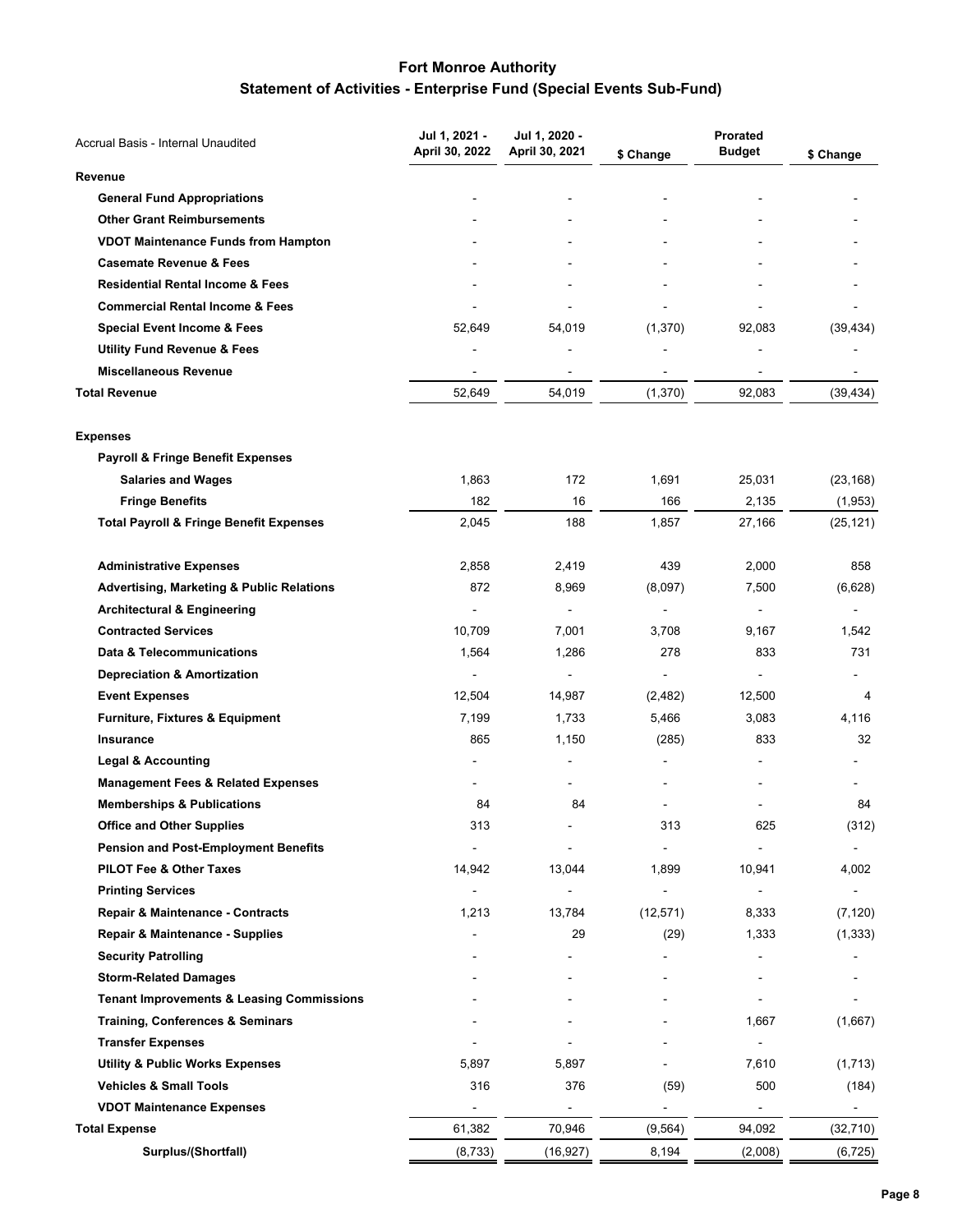# **Fort Monroe Authority Statement of Activities - Enterprise Fund (Utility Operation Sub-Fund)**

| Accrual Basis - Internal Unaudited                   | Jul 1, 2021 -  | Jul 1, 2020 -  |           | Prorated      |            |
|------------------------------------------------------|----------------|----------------|-----------|---------------|------------|
|                                                      | April 30, 2022 | April 30, 2021 | \$ Change | <b>Budget</b> | \$ Change  |
| Revenue                                              |                |                |           |               |            |
| <b>General Fund Appropriations</b>                   |                |                |           |               |            |
| <b>Other Grant Reimbursements</b>                    |                |                |           |               |            |
| <b>VDOT Maintenance Funds from Hampton</b>           |                |                |           |               |            |
| <b>Casemate Revenue &amp; Fees</b>                   |                |                |           |               |            |
| <b>Residential Rental Income &amp; Fees</b>          |                |                |           |               |            |
| <b>Commercial Rental Income &amp; Fees</b>           |                |                |           |               |            |
| Special Event Income & Fees                          |                |                |           |               |            |
| <b>Utility Fund Revenue &amp; Fees</b>               | 1,590,587      | 1,397,297      | 193,290   | 1,589,340     | 1,247      |
| <b>Miscellaneous Revenue</b>                         |                |                |           |               |            |
| <b>Total Revenue</b>                                 | 1,590,587      | 1,397,297      | 193,290   | 1,589,340     | 1,247      |
| <b>Expenses</b>                                      |                |                |           |               |            |
| Payroll & Fringe Benefit Expenses                    |                |                |           |               |            |
| <b>Salaries and Wages</b>                            |                |                |           |               |            |
| <b>Fringe Benefits</b>                               |                |                |           |               |            |
| <b>Total Payroll &amp; Fringe Benefit Expenses</b>   |                | L,             |           |               |            |
| <b>Administrative Expenses</b>                       | 35             |                | 35        |               | 35         |
| <b>Advertising, Marketing &amp; Public Relations</b> |                |                |           |               |            |
| <b>Architectural &amp; Engineering</b>               |                |                |           |               |            |
| <b>Contracted Services</b>                           |                |                |           |               |            |
| Data & Telecommunications                            |                |                |           |               |            |
| <b>Depreciation &amp; Amortization</b>               |                |                |           |               |            |
| <b>Event Expenses</b>                                |                |                |           |               |            |
| Furniture, Fixtures & Equipment                      |                |                |           |               |            |
| <b>Insurance</b>                                     | 655            | 871            | (216)     |               | 655        |
| <b>Legal &amp; Accounting</b>                        |                |                |           |               |            |
| <b>Management Fees &amp; Related Expenses</b>        |                |                |           |               |            |
| <b>Memberships &amp; Publications</b>                |                |                |           |               |            |
| <b>Office and Other Supplies</b>                     |                | 188            | (188)     |               |            |
| <b>Pension and Post-Employment Benefits</b>          |                |                |           |               |            |
| <b>PILOT Fee &amp; Other Taxes</b>                   |                |                |           |               |            |
| <b>Printing Services</b>                             |                |                |           |               |            |
| Repair & Maintenance - Contracts                     |                |                |           |               |            |
| Repair & Maintenance - Supplies                      |                |                |           |               |            |
| <b>Security Patrolling</b>                           |                |                |           |               |            |
| <b>Storm-Related Damages</b>                         |                |                |           |               |            |
| <b>Tenant Improvements &amp; Leasing Commissions</b> |                |                |           |               |            |
| <b>Training, Conferences &amp; Seminars</b>          |                |                |           |               |            |
| <b>Transfer Expenses</b>                             |                |                |           |               |            |
| <b>Utility &amp; Public Works Expenses</b>           | 2,131,141      | 2,185,273      | (54, 132) | 2,272,306     | (141, 164) |
| <b>Vehicles &amp; Small Tools</b>                    |                |                |           |               |            |
| <b>VDOT Maintenance Expenses</b>                     |                |                |           |               |            |
| <b>Total Expense</b>                                 | 2,131,831      | 2,186,332      | (54, 500) | 2,272,306     | (140, 474) |
| Surplus/(Shortfall)                                  | (541, 245)     | (789, 035)     | 247,791   | (682, 966)    | 141,721    |
|                                                      |                |                |           |               |            |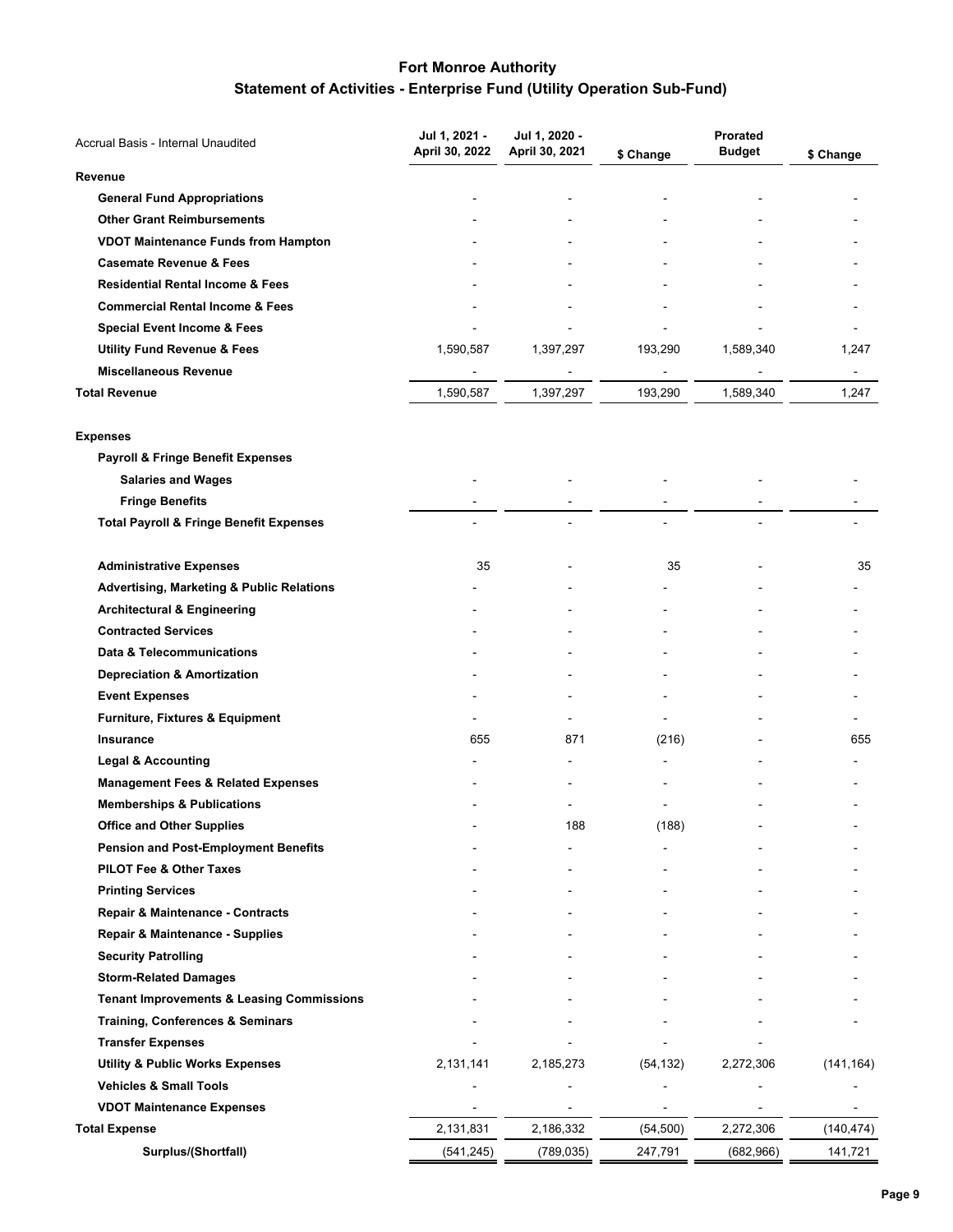# **Statement of Activities - Enterprise Fund (Marina Management Sub-Fund)**

| Accrual Basis - Internal Unaudited                   | Jul 1, 2021 -  | Jul 1, 2020 -            |                          | Prorated       |           |
|------------------------------------------------------|----------------|--------------------------|--------------------------|----------------|-----------|
|                                                      | April 30, 2022 | April 30, 2021           | \$ Change                | <b>Budget</b>  | \$ Change |
| Revenue                                              |                |                          |                          |                |           |
| <b>General Fund Appropriations</b>                   |                |                          |                          |                |           |
| <b>Other Grant Reimbursements</b>                    |                |                          |                          |                |           |
| <b>VDOT Maintenance Funds from Hampton</b>           |                |                          |                          |                |           |
| <b>Casemate Revenue &amp; Fees</b>                   |                |                          |                          |                |           |
| <b>Residential Rental Income &amp; Fees</b>          |                |                          |                          |                |           |
| <b>Commercial Rental Income &amp; Fees</b>           |                | 400,131                  | (400, 131)               |                |           |
| <b>Special Event Income &amp; Fees</b>               |                |                          |                          |                |           |
| <b>Utility Fund Revenue &amp; Fees</b>               |                |                          |                          |                |           |
| <b>Miscellaneous Revenue</b>                         |                |                          |                          |                |           |
| <b>Total Revenue</b>                                 | $\frac{1}{2}$  | 400,131                  | (400, 131)               | $\blacksquare$ |           |
| <b>Expenses</b>                                      |                |                          |                          |                |           |
| <b>Payroll &amp; Fringe Benefit Expenses</b>         |                |                          |                          |                |           |
| <b>Salaries and Wages</b>                            |                |                          |                          |                |           |
| <b>Fringe Benefits</b>                               |                |                          |                          |                |           |
| <b>Total Payroll &amp; Fringe Benefit Expenses</b>   |                |                          |                          |                |           |
| <b>Administrative Expenses</b>                       | 654            | 19,432                   | (18, 778)                |                | 654       |
| <b>Advertising, Marketing &amp; Public Relations</b> |                |                          |                          |                |           |
| <b>Architectural &amp; Engineering</b>               |                | $\overline{\phantom{a}}$ |                          |                |           |
| <b>Contracted Services</b>                           |                | 26,309                   | (26, 309)                |                |           |
| Data & Telecommunications                            |                | 4,135                    | (4, 135)                 |                |           |
| <b>Depreciation &amp; Amortization</b>               |                |                          |                          |                |           |
| <b>Event Expenses</b>                                |                |                          |                          |                |           |
| Furniture, Fixtures & Equipment                      |                |                          |                          |                |           |
| Insurance                                            |                | 9,305                    | (9,305)                  |                |           |
| <b>Legal &amp; Accounting</b>                        |                | $\blacksquare$           |                          |                |           |
| <b>Management Fees &amp; Related Expenses</b>        |                | 87,114                   | (87, 114)                |                |           |
| <b>Memberships &amp; Publications</b>                |                |                          |                          |                |           |
| <b>Office and Other Supplies</b>                     |                | 15,679                   | (15, 679)                |                |           |
| <b>Pension and Post-Employment Benefits</b>          |                |                          |                          |                |           |
| PILOT Fee & Other Taxes                              |                | 27,337                   | (27, 337)                |                |           |
| <b>Printing Services</b>                             |                |                          | $\overline{\phantom{a}}$ |                |           |
| Repair & Maintenance - Contracts                     |                | 2,472                    | (2, 472)                 |                |           |
| Repair & Maintenance - Supplies                      | 28,745         | 8,542                    | 20,203                   |                | 28,745    |
| <b>Security Patrolling</b>                           |                |                          |                          |                |           |
| <b>Storm-Related Damages</b>                         |                |                          |                          |                |           |
| <b>Tenant Improvements &amp; Leasing Commissions</b> |                |                          |                          |                |           |
| <b>Training, Conferences &amp; Seminars</b>          |                | 28                       | (28)                     |                |           |
| <b>Transfer Expenses</b>                             |                |                          |                          |                |           |
| <b>Utility &amp; Public Works Expenses</b>           | (1,844)        | 18,437                   | (20, 280)                |                | (1,844)   |
| <b>Vehicles &amp; Small Tools</b>                    | (3,746)        | 18,989                   | (22, 735)                |                | (3,746)   |
| <b>VDOT Maintenance Expenses</b>                     |                |                          |                          |                |           |
| <b>Total Expense</b>                                 | 23,809         | 237,780                  | (213, 971)               | $\overline{a}$ | 23,809    |
| Surplus/(Shortfall)                                  | (23, 809)      | 162,351                  | (186, 160)               |                | (23, 809) |
|                                                      |                |                          |                          |                |           |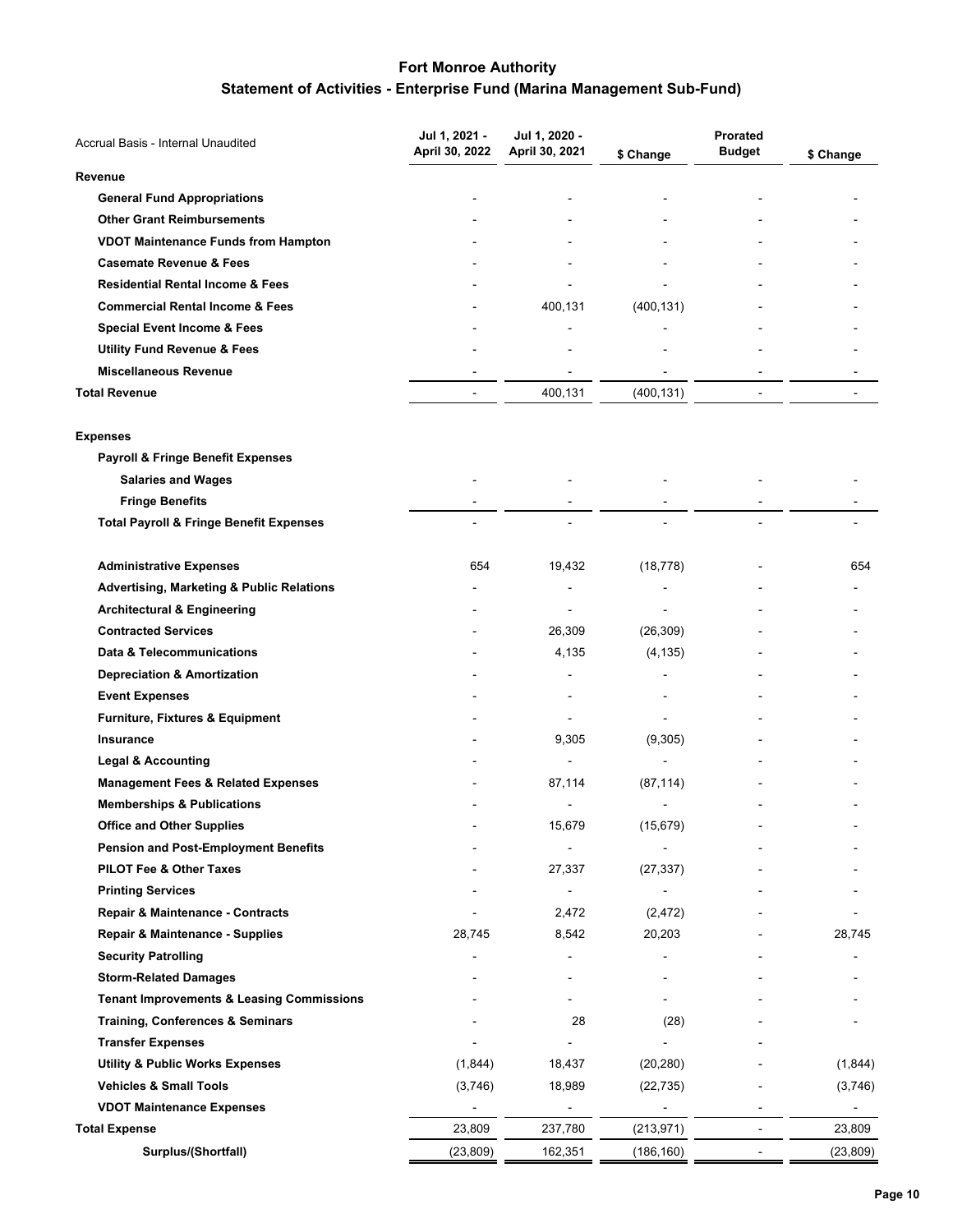

#### Fort Monroe Authority Board of Trustees Finance Committee Meeting April 14, 2022 4:00 p.m. Meeting Minutes

The Fort Monroe Authority (FMA) Board of Trustees Finance Committee met on February 10, 2022 at 4:00 p.m. at the Fort Monroe Visitor and Education Center, 30 Ingalls Road, Fort Monroe, Virginia 23651.

| <b>Members Present:</b> | Mr. Jay Joseph, Chair |
|-------------------------|-----------------------|
|                         | Delegate A.C. Cordoza |
|                         | Senator Mamie Locke   |

- **Members Absent:** Ms. Mary Bunting Mr. Brian Jackson
- **Staff Present:** Mr. John Hutcheson Mr. G. Glenn Oder Ms. Gina Wilborn

### **Opening Comments**

Chairman Joseph called the meeting to order at 4:00 p.m.

### **Roll Call**

Ms. Gina Wilborn the roll and determined that a quorum was present.

#### **Public Comment**

There was no public comment

### **Reports and Briefings**

1. Financial Report John Hutcheson, Deputy Exec Dir

Mr. Hutcheson reviewed the Financial Statements included in the Board package (APPENDIX I).

2. Executive Director's Report Glenn Oder, Executive Director